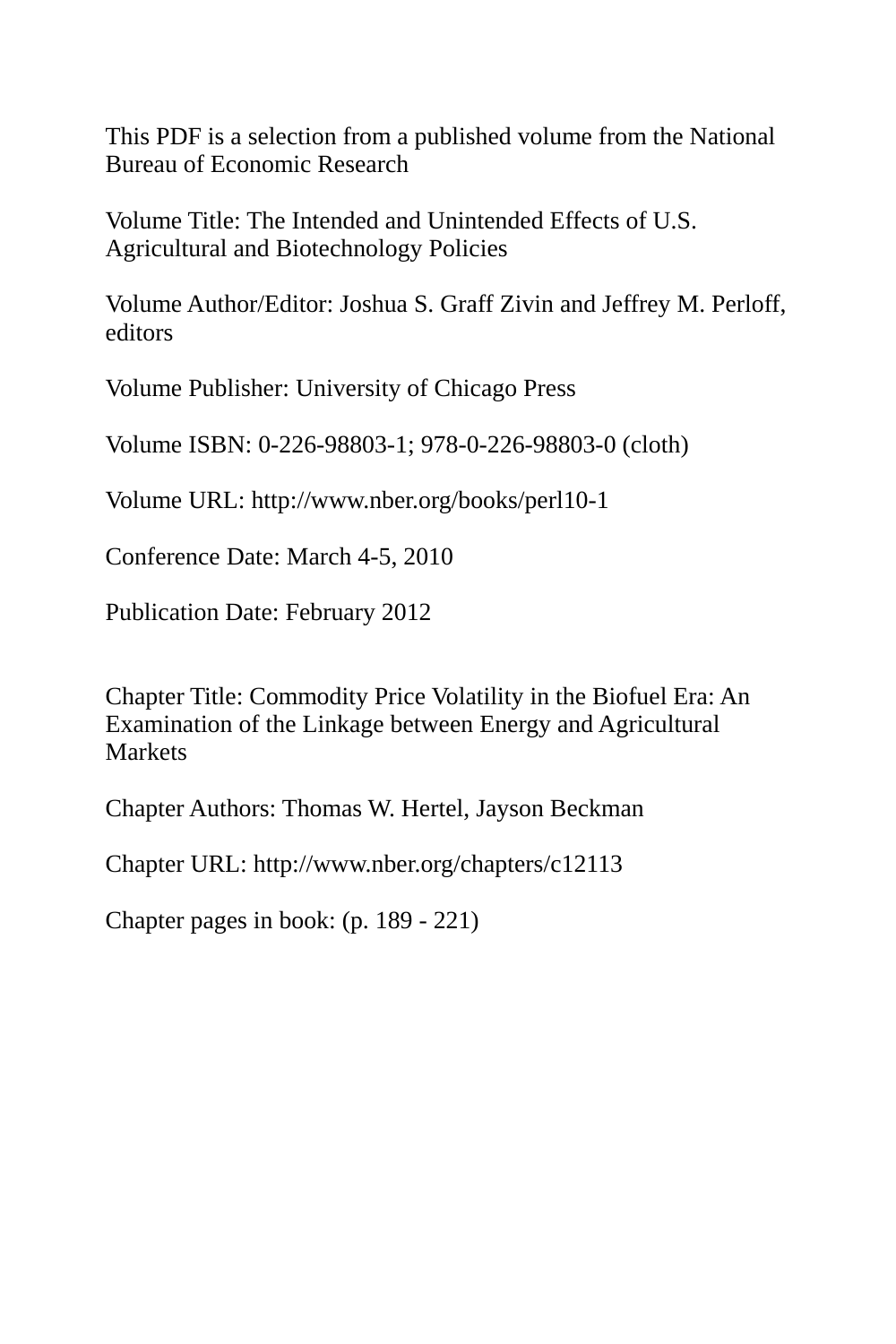# **Commodity Price Volatility in the Biofuel Era** An Examination of the Linkage between Energy and Agricultural Markets

Thomas W. Hertel and Jayson Beckman

#### **6.1 Introduction**

U.S. policymakers have responded to increased public interest in reducing greenhouse gas (GHG) emissions and lessening dependence on foreign supplies of energy with a Renewable Fuels Standard (RFS) that imposes aggressive mandates on biofuel use in domestic refining. These mandates are in addition to the longstanding price policies (blending subsidies and import tariffs) used to promote the domestic ethanol industry's growth. Recently, a number of authors have begun to explore the linkages between energy and agricultural markets in light of these new policies (McPhail and Babock 2008; Hochman, Sexton, and Zilberman 2008; Gohin and Chantret 2010; Tyner 2009). It is clear from this work that we are entering a new era in which energy prices will play a more important role in driving agricultural commodity prices. However, based on experience during the past year, it is also clear that the coordination between energy and agricultural markets is fundamentally different at high oil prices versus low oil prices, as well as in the presence of binding policy regimes.

Figure 6.1 illustrates how the linkage between energy and corn prices has

Thomas W. Hertel is Distinguished Professor of Agricultural Economics, adjunct professor of economics, and executive director of the Center for Global Trade Analysis Project at Purdue University. Jayson Beckman is an economist at the Economic Research Service of the U.S. Department of Agriculture.

The authors thank Wally Tyner for valuable discussions on this topic. V. Kerry Smith served as our National Bureau of Economic Research (NBER) discussant; he and members of the NBER workshop, as well as two anonymous reviewers, provided useful comments on this chapter. The views expressed are those of the authors and do not necessarily reflect those of the Economic Research Service (ERS) or the U.S. Department of Agriculture (USDA).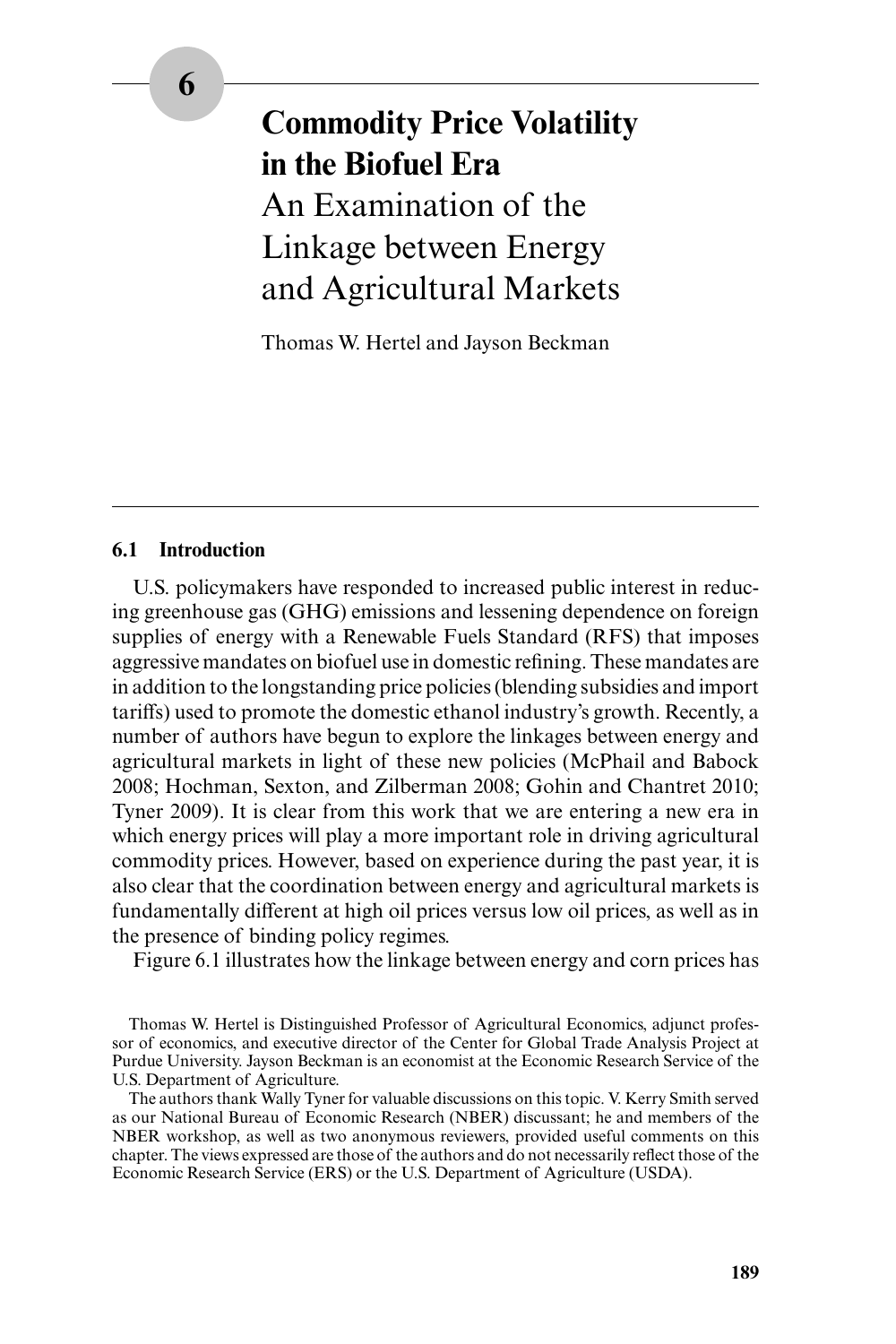

Fig. 6.1 Monthly oil (Cushing, OK Spot Price \$/barrel) and corn (Central Illinois no. 2 Yellow \$/bushel) prices, January 2001 to May 2009

varied over the 2001 to 2009 period. With oil prices below \$75 a barrel from January 2001 to August 2007, the correlation between monthly oil and corn prices was just 0.32. During much of this period, the share of corn production going to ethanol was still modest, and ethanol capacity was still being constructed. Also, considerable excess profits appear to have been available to the industry over this period (figure  $6.2$ )—a phenomenon that loosened any potential link between ethanol prices on the one hand and corn prices on the other. Indeed, Tyner (2009) reports a  $-0.08$  correlation between ethanol and corn prices in the period 1988 to 2005. The year 2006 was a key turning point in the ethanol market, as this was when methyl tertiary butyl ether (MTBE) was banned as an additive and ethanol took over the entire market for oxygenator/ octane enhancers in gasoline. In this use, the demand for ethanol was not very price- responsive and ethanol was priced at a premium when converted to an energy equivalent basis.

When oil prices reached and remained above \$75 a barrel from September 2007 to October 2008, the correlation between crude oil and corn became much stronger  $(0.92, \text{ see figure 6.1 again})$ , with per bushel corn prices remaining consistently at about 5 percent of crude oil prices per barrel. In this price range, the 2008 RFS appeared to be nonbinding. However, as oil prices subsequently fell, many ethanol plants were mothballed, and the RFS became binding at year's end in 2008. That is to say, without this mandate, even less ethanol would have been produced in December of that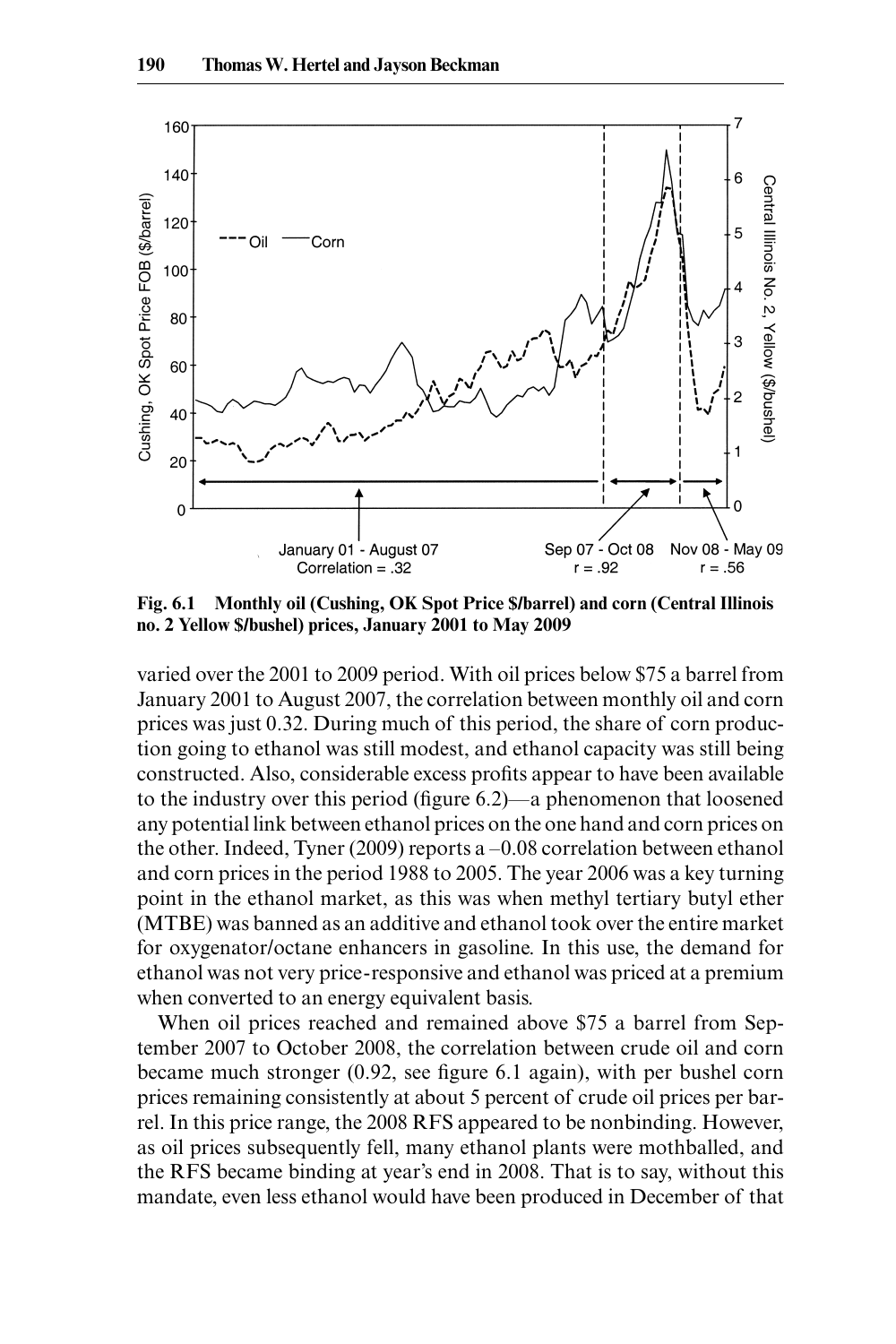![](_page_3_Figure_1.jpeg)

**Fig. 6.2 Relationship between output and input prices in the ethanol industry over time: 2005– April 2009**

*Source: Iowa Ethanol Report,* EIA. Compiled by Robert Wisner, Iowa State University.

year. Markets moved into a different price regime with the difference being made up in the value of the renewable fuel certificates required by blenders under the RFS.

While the RFS became temporarily nonbinding with the onset of a new year in 2009, a new phenomenon began to emerge, namely the presence of a blend wall (Tyner 2009). With refineries unable to blend more than 10 percent ethanol into gasoline for normal consumption at that time, an excess supply of ethanol began to emerge in many regional markets. (Due to infrastructure limitations and state regulations, there is not a single national market for ethanol.)<sup>1</sup> This led to a weakening of the link between ethanol and oil prices, with the crude oil price continuing to fall, while corn prices and, hence, ethanol prices remained at levels that no longer permit ethanol to compete with petroleum on an energy basis; therefore, the monthly corn petroleum price correlation in the final period reported in figure 6.1 is much weaker  $(0.56)$ .<sup>2</sup>

In this chapter, we develop a framework specifically designed for analyzing the linkages between energy and agricultural markets under different

1. See ASTM- D4814.

2. An output- based link still exists under the blend wall because changes in the liquid fuel price affect the demand for biofuels by altering the consumption of liquid fuels. However, this now works in the opposite direction as lower oil prices boost fuel consumption and, hence, ethanol demand.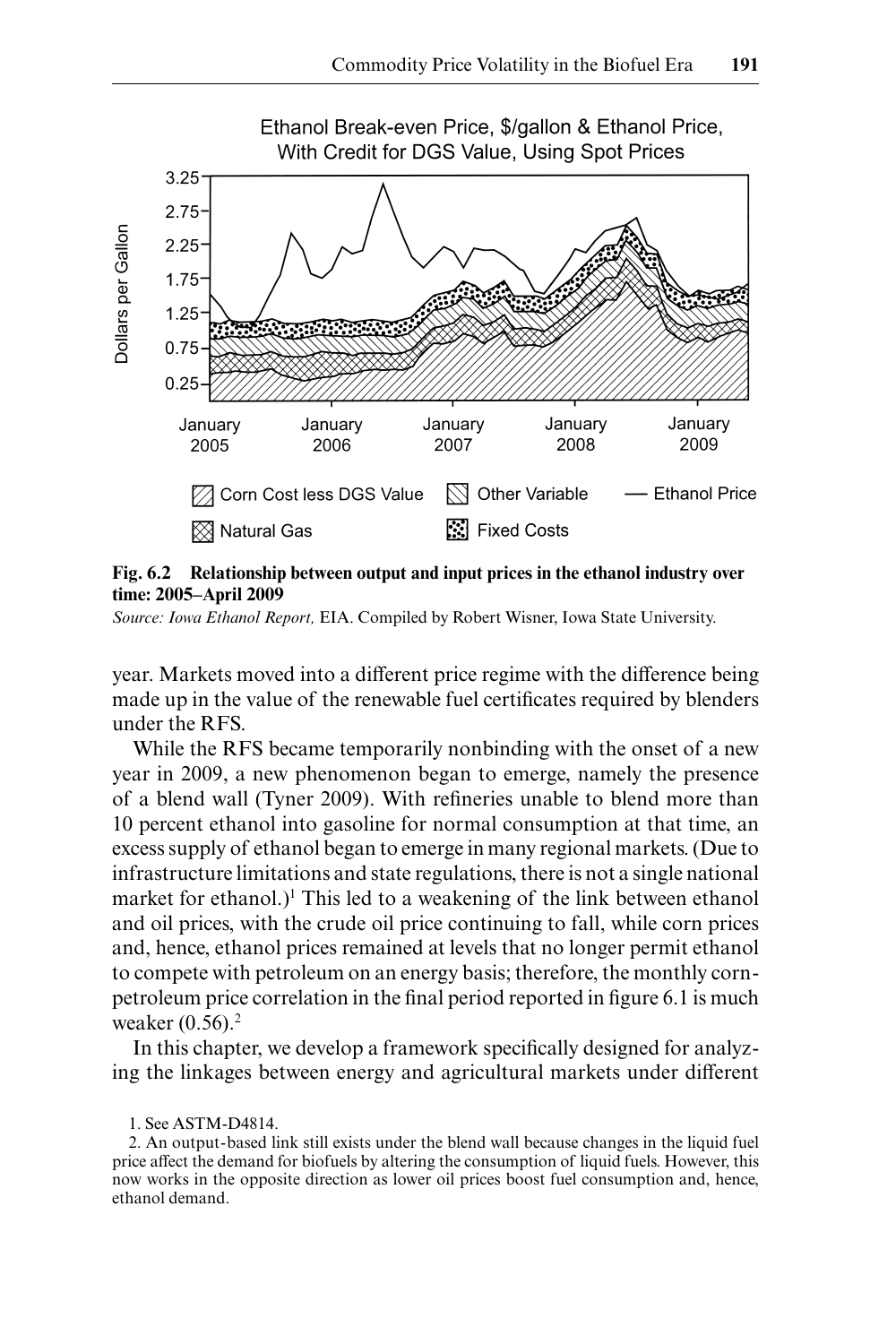policy regimes.3 We employ a combination of theoretical analysis, econometrics, and stochastic simulation. Specifically, we are interested in examining how energy price volatility has been transmitted to commodity prices and how changes in energy policy regimes affect the inherent volatility of agricultural commodity prices in response to traditional supply- side shocks. We find that biofuels have played an important role in facilitating increased integration between energy and agricultural markets. In the absence of a binding RFS, and assuming that the blend wall is relaxed by expanding the maximum permissible ethanol content in petroleum as has recently been the case, we find that, by 2015, the contribution of energy price volatility to year- on- year corn price variation will be much greater—amounting to nearly two- thirds of the crop supply- induced volatility. However, if the RFS is binding in 2015, then the role of energy price volatility in crop price volatility is diminished. Meanwhile, the sensitivity of crop prices to traditional supply- side shocks is exacerbated due to the price inelastic nature of RFS demands. Indeed, the presence of a totally inelastic demand for corn in ethanol—stemming from the combination of a blend wall and a RFS both set in the range of fifteen billion gallons per year—would boost the sensitivity of corn prices to supply- side shocks by more than 50 percent.

#### **6.2 Literature Review**

Energy and energy intensive inputs play a large role in the production of agricultural products. Gellings and Parmenter (2004) estimate that energy accounts for 70 to 80 percent of the total costs used to manufacture fertilizers, which, in turn, represent a large component of corn production costs. Additional linkages come in the form of transportation of inputs and the final output as well as the use of diesel or gasoline on-farm. Overall, USDA/ERS *Cost of Production* estimates indicate that energy inputs accounted for almost 30 percent of the total cost of corn production for the United States in 2008.4

Another important linkage to energy markets is on the output side as agricultural commodities are increasingly being used as feedstocks for liquid biofuels. Hertel, Tyner, and Birur (2010) estimate that higher oil prices accounted for about two- thirds of the growth in U.S. ethanol output over the 2001 to 2006 period. The remainder of this growth is estimated to have

3. We ignore the nonmarket impacts of biofuels, which are important and have commanded much of the public's attention—particularly since the publication of Searchinger et al. (2008). Carbone and Smith (2008) point out how the presence of such considerations can introduce interactions that alter the market and welfare impacts of environmental policies.

4. Comparing the USDA numbers across time regimes further strengthens our argument that the link between energy and agricultural commodities has increased over time. From 1996 to 2000, the average share of energy inputs (fertilizer and fuel, lube, and electricity) in total corn producer costs was 19.6 percent. From 2001 to 2004, this average share was 20.9 percent. But for 2007 to 2008, the share increased to 31.5 percent.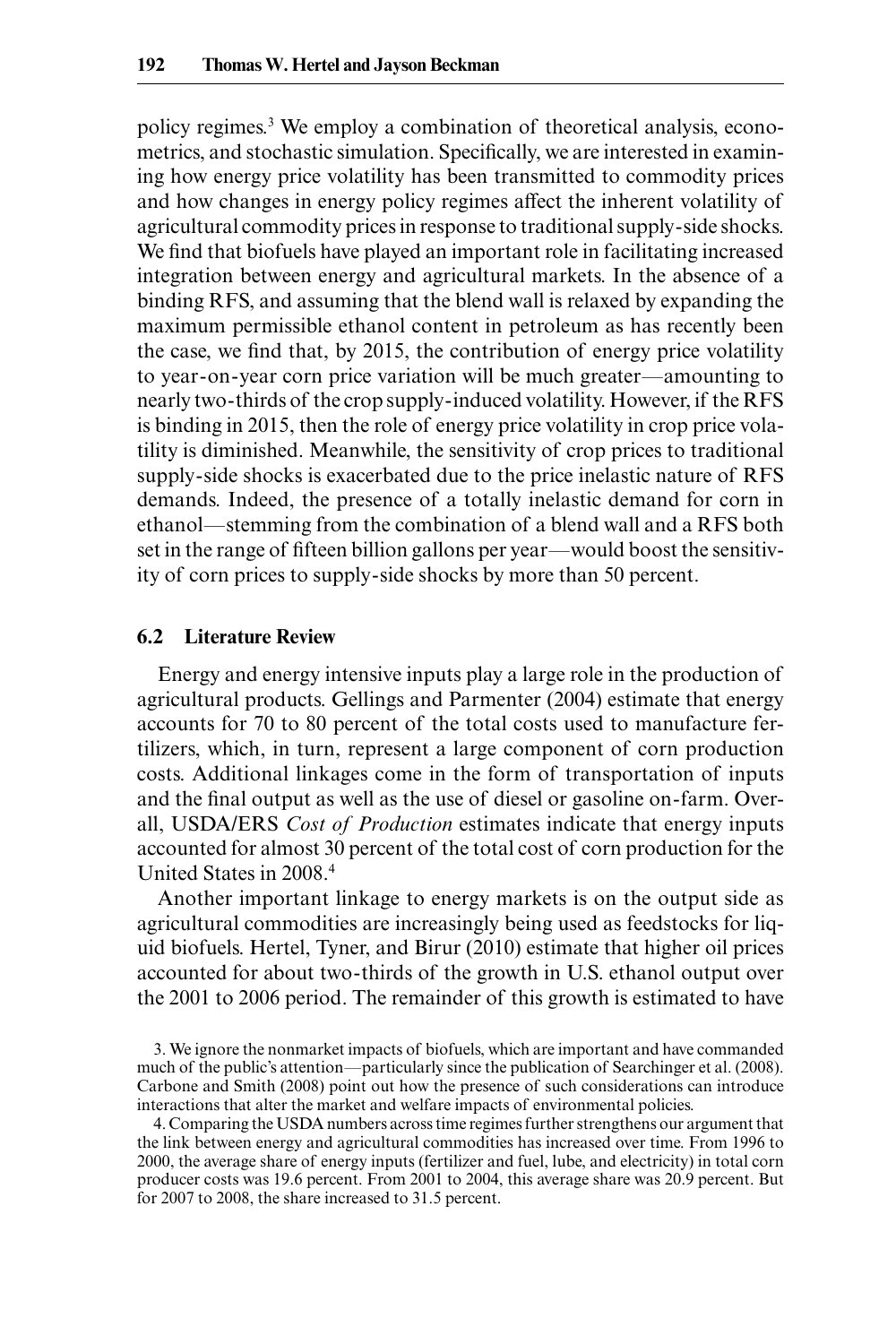been driven by the replacement of the banned gasoline additive, MTBE, with ethanol in petroleum refining. In the European Union (EU), those authors estimate that biodiesel growth over the same period was more heavily influenced by subsidies. Nonetheless, those authors estimate that oil price increases accounted for about two-fifths of the expansion in EU biofuel production over the 2001 to 2006 period.

These growing linkages between energy and agricultural commodities have received increasing attention by researchers. Tyner (2009) notes that, since 2006, the ethanol market has established a link between crude oil and corn prices that did not exist historically. He finds that the correlation between annual crude oil and corn prices was negative  $(-0.26)$  from 1988 to 2005; in contrast, it reached a value of 0.80 during the 2006 to 2008 period. And, as figure 6.1 shows, the correlation from September 2007 to October 2008 was 0.92.

Du, Yu, and Hayes (2009) investigate the spillover of crude oil price volatility to agricultural markets (specifically corn and wheat). They find that the spillover effects are not statistically significant from zero over the period from November 1998 to October 2006. However, when they look at the period October 2006 to January 2009, the results indicate significant volatility spillover from the crude oil market to the corn market.

In a pair of papers focusing on the cointegration of prices for oil, ethanol, and feedstocks, Serra and coauthors study the U.S. (Serra et al. 2010a) and Brazilian (Serra et al. 2010b) ethanol markets. In the case of the United States, they find the existence of a long-term equilibrium relationship between these prices, with ethanol deviating from this equilibrium in the short term (they work with daily data from 2005 to 2007 in the case of the United States and weekly data in the case of Brazil). For the United States, the authors find the prices of oil, ethanol, and corn to be positively correlated as might be expected, although they also find evidence of a structural break in this relationship in 2006 when the competing fuel oxygenator (MTBE) was banned, and ethanol demand surged to fill this need. The authors estimate that a 10 percent perturbation in corn prices boosts ethanol prices by 15 percent—a somewhat peculiar finding, given that corn represents only a portion of total ethanol costs.<sup>5</sup> From the other side, they find that a 10 percent rise in the price of oil leads to a 10 percent rise in ethanol, as one might expect of products that are perfect substitutes in use (perhaps an overly strong assumption in this case). In terms of temporal response time,

<sup>5.</sup> In an industry characterized by zero pure profits, a cost share-weighted sum of input price changes must equal the percentage change in output price. With corn comprising less than full costs, its price should change at a rate less than the output price, not more than the output price as reported in this study. For an industry starting in equilibrium to remain in equilibrium after corn prices rise by 10 percent and ethanol prices rise by 15 percent, returns to other inputs must also rise—likely by a very significant amount. Yet recent evidence suggests that higher corn prices reduce returns to capital in the U.S. ethanol industry. So this is a puzzling result.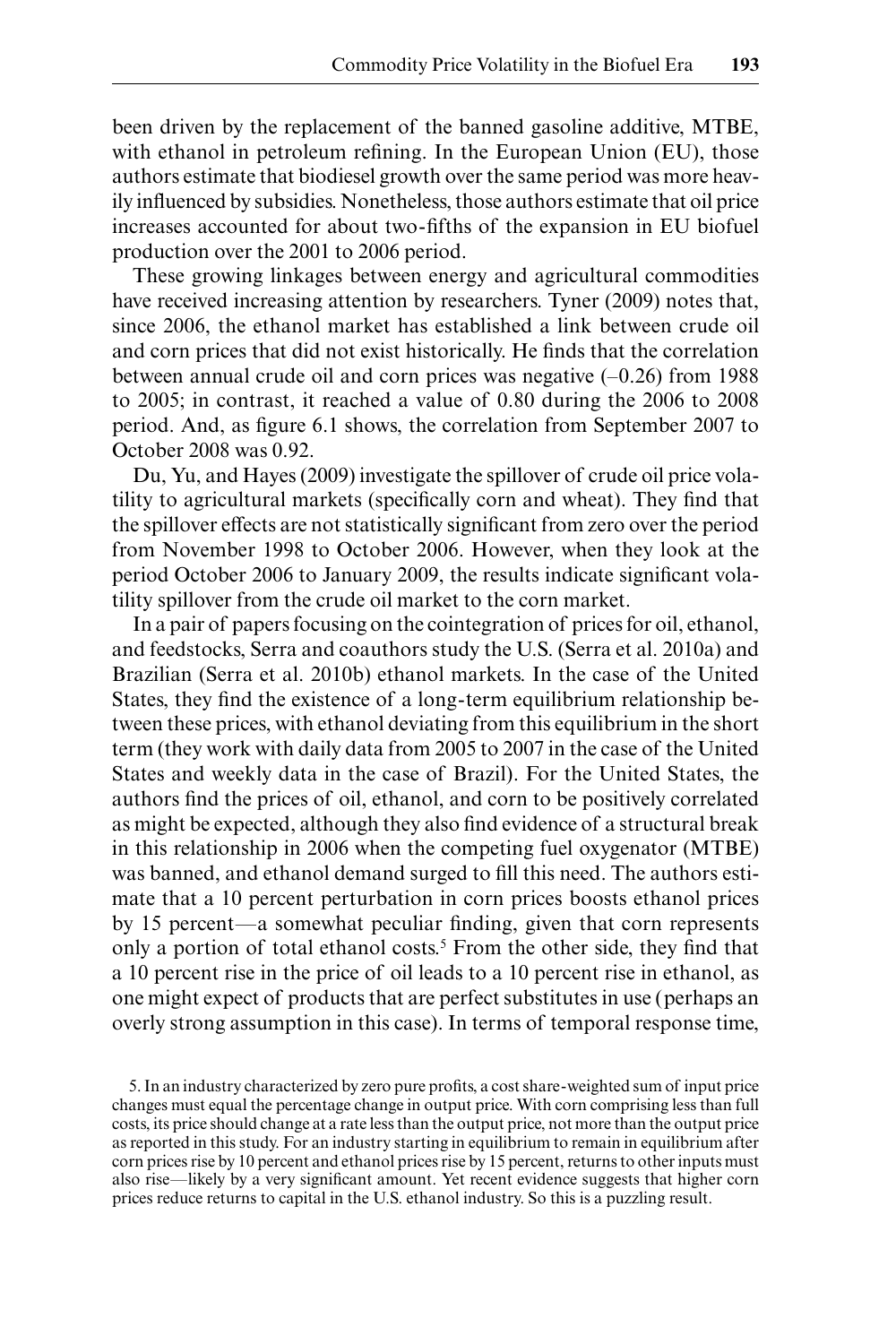they find that the response to corn prices is much quicker  $(1.25 \text{ months to}$ full impact) than for an oil price shock  $(4.25 \text{ months})$ .

In the Serra et al. (2010b) study of Brazil, the relevant feedstock is sugar cane. This presents a rather different commodity relationship because many of the sugarcane refining facilities can produce either ethanol or refined sugar, the latter of which sells into the food market, not the energy market. Brazil also has a much more mature ethanol market. Ethanol production and use has been actively promoted by the government since the 1973 oil crisis, and it now dominates petroleum in the domestic transportation market, with more than 70 percent of new car sales comprising flex-fuel vehicles accommodating either a 25 percent or 75 percent ethanol- gasoline blend or 100 percent ethanol- based fuel. Serra et al. (2010b) build on the long- run price parity relationships between ethanol and oil on the one hand (substitution in use) and ethanol and refined sugar on the other (substitution in production). They find that sugar and oil prices are exogenously determined and focus their attention on the response of ethanol prices to changes in these two exogenous drivers. The authors conclude that ethanol prices respond relatively quickly to sugar price changes but more slowly to oil prices. A shift in either of these prices has a very short- run impact on ethanol price volatility as well. Within one year, most of the adjustment to long- run equilibrium in both markets has occurred. However, it takes nearly two years for the full effect of an oil price shock to be reflected in ethanol prices. So overall, these commodity markets are not as quick to regain long run equilibrium as those in the United States, based on the results in these two studies. The authors do not find evidence of ethanol prices or oil prices affecting long- run sugar prices over the period of their analysis, which spans the period July 2000 to February 2008.

Using similar time series econometric techniques, Ubilava and Holt (2010) investigate a different but related hypothesis regarding energy and feedstock prices in the United States. They test the hypothesis that including energy prices in a time series model of corn prices should improve the latter's ability to forecast corn prices. Recognizing that this relationship might well be regime- dependent (e.g., a closer linkage at high oil prices), they allow for such nonlinear responses. However, their findings, using weekly averages of daily futures data for the United States over the period October 2006 to June 2009, do not support these hypotheses; that is, the inclusion of energy prices in the time series model does not improve its forecast accuracy. While they are asking a different question (and using weekly instead of daily data), this finding appears to stand at odds with the findings of Serra et al. (2010a) and suggests the need for replication and further testing of these models.

Based on this evidence it appears that, where it exists, the close link between crude oil prices and corn prices in the United States is a relatively recent phenomenon; hence, econometric investigations of price transmission suffer from insufficient historical time series. For this reason, stochas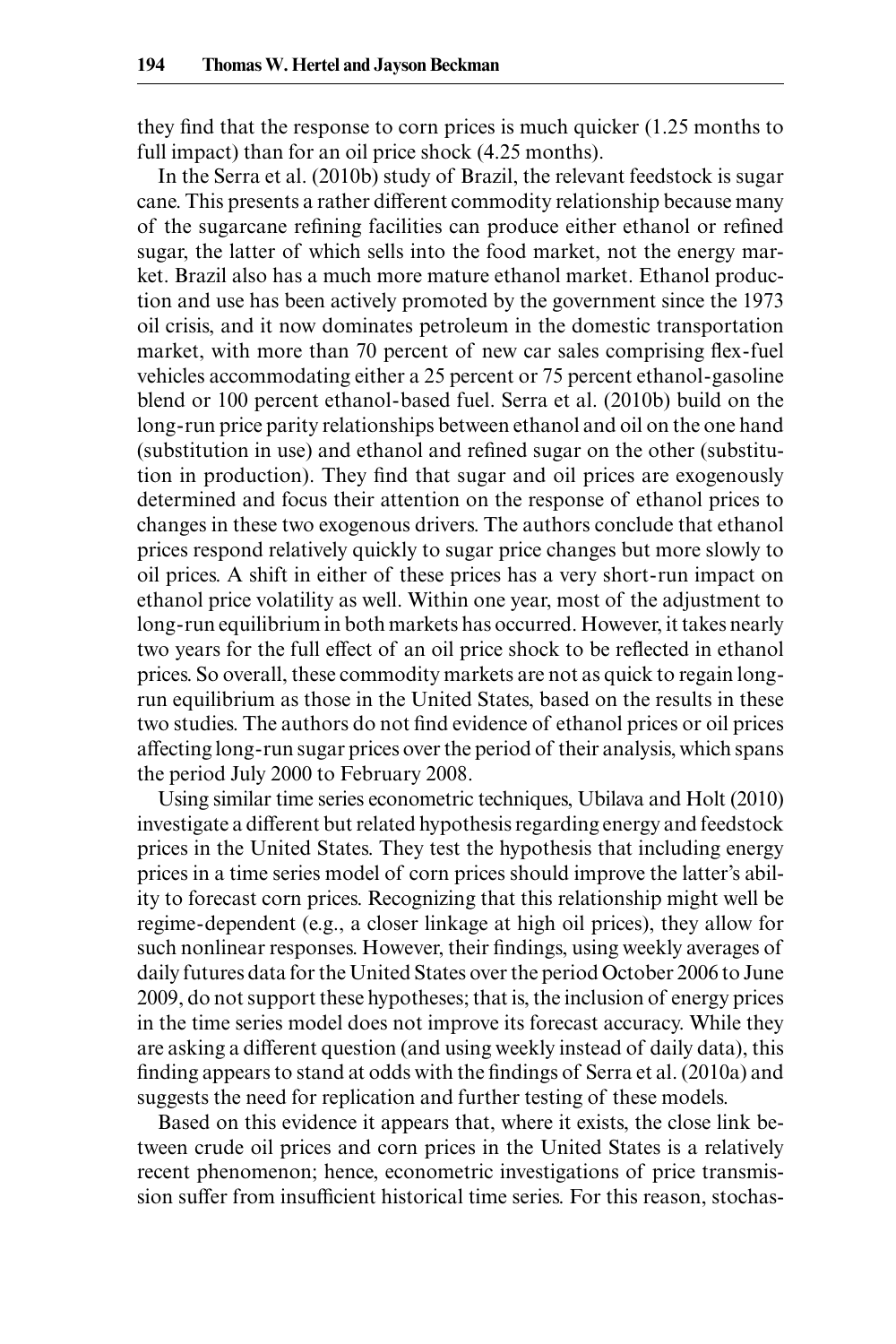tic simulation has been an important vehicle to examine this topic in the United States. McPhail and Babcock (2008) developed a partial equilibrium model to simulate the outcomes for the 2008 to 2009 corn market based on stochastic shocks to planted acreage, corn yield, export demand, gasoline prices, and the ethanol industry capacity. They estimate that gasoline price volatility and corn price volatility are positively related, and, for example, gasoline price volatility of 25 percent standard deviation (i.e., if prices are normally distributed 68 percent of the time, the gasoline price will be within  $\pm$ 25 percent of the mean gasoline price) would lead to volatility in the corn price of 17.5 percent standard deviation.

Thompson, Meyer, and Westhoff (2009) also utilize a stochastic framework (based on the Food and Agricultural Policy Research Institute [FAPRI] model) to examine how shocks to the crude oil (and corn) markets can affect ethanol price and use. They note that the RFS introduces a discontinuity between crude oil and ethanol prices. As a consequence, they find that the implied elasticity of a change in oil price on corn price is 0.31 (i.e., a 1 percent increase in the price of oil leads to a 0.31 percent increase in the corn price) with no RFS and 0.17 with the RFS.<sup>6</sup> In subsequent work, Meyer and Thompson (2010) provide a more comprehensive analysis of the impact of biofuels and biofuel policies on corn price volatility using the FAPRI model baseline. They find (perhaps not surprisingly) that the presence of tariffs and credits does not alter corn price volatility significantly. However, the introduction of a mandate, in the form of the U.S. Renewable Fuels Standard, does cause some rise in volatility, although they do not provide information about how often the mandate is binding in their stochastic simulations.

A final paper in this line of partial equilibrium, stochastic simulation analyses of corn ethanol policies and corn prices is that of Gohin and Tréguer  $(2010)$  who find that biofuels policies destabilize corn prices by reducing the frequency with which farm policy instruments are binding. These authors also introduce producer risk aversion into their model. Inclusion of downside risk aversion dampens the supply response of producers to the biofuel policy. The presence of downside risk aversion also serves to contribute to additional welfare gains from biofuels policies, as producers are less exposed to low- end prices in the presence of these policies.

This review of the literature suggests the potential for some interesting hypotheses about potential linkages between agricultural and energy markets. The purpose of the next section of the chapter is to develop an analytical framework within which these can be clearly stated as a set of formal propositions.

<sup>6.</sup> These figures appear to be quite different from those offered by Serra et al. (2010a) for the United States, which appear to suggest a tighter relationship between oil and ethanol and between corn and ethanol. However, those authors do not offer a comparable number in their paper.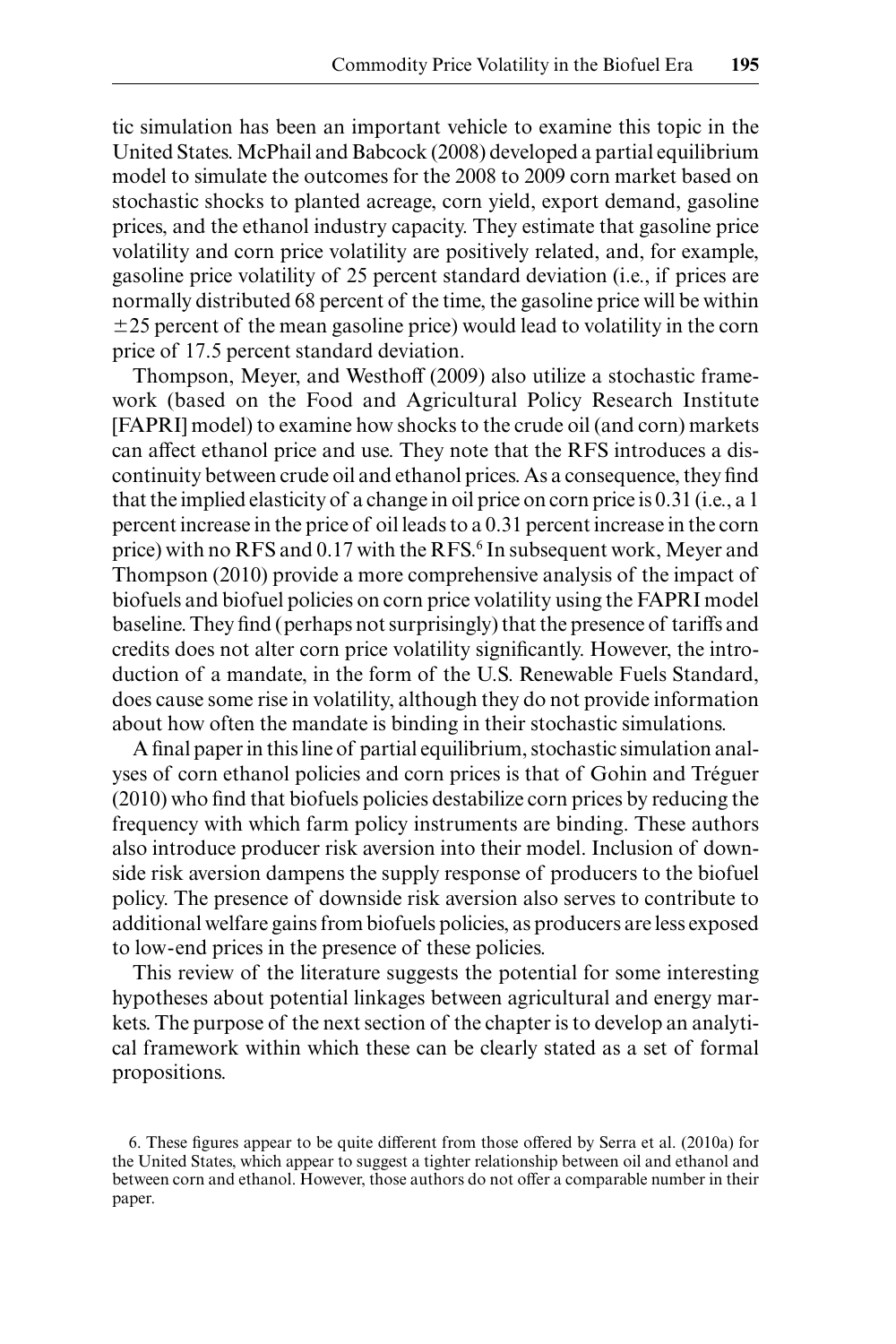#### **6.3 Analytical Framework**

Consider an ethanol industry producing total output  $(Q_F)$  and selling it into two domestic market segments: in the first market, ethanol is used as a gasoline additive  $(OA<sub>F</sub>)$ , in strict proportion to total gasoline production.<sup>7</sup> As previously discussed, legal developments in the additive market (the banning of more economical MTBE as an oxygenator/octane enhancer) were an important component of the U.S. ethanol boom between 2001 and 2006. The second market segment is the market for ethanol as a price- sensitive energy substitute  $OP<sub>F</sub>$ ). In contrast to the additive market, the demand in this market depends importantly on the relative prices of ethanol and petroleum. For ease of exposition, and to be consistent with the general equilibrium specification introduced later on, we will model the additive demand as a derived demand by the petroleum refinery sector and the energy substitution as being undertaken by consumers of liquid fuel. By assigning two different agents in the economy to these two functions, we can clearly specify the market shares governed by the two different types of behavior.<sup>8</sup>

Market clearing for ethanol, in the absence of exports, may then be written as:

$$
Q_E = Q A_E + Q P_E,
$$

or, in percentage change form, where lowercase denotes the percentage change in the uppercase variable:

$$
q_E = (1 - \alpha)qa_E + \alpha qp_E
$$

We denote the share of total ethanol output  $(Q_F)$  going to the price-sensitive side of the market with  $\alpha = QP_E/Q_E$ .

Now we formally characterize the behavior of each source of demand for ethanol as follows (again, lowercase variables denote percentage changes in their uppercase counterparts):

$$
(3) \t\t qa_E = q_F,
$$

where  $q_F$  is the percentage change in the total production of liquid fuel, for which the additive/oxygenator is demanded in fixed proportions. The price sensitive portion of ethanol demand can be parsimoniously parameterized as follows:

(4) *qpE qpF* !( *pE pF*),

where  $qp_F$  is the percentage change in total liquid fuel consumption by the price-sensitive portion of the market (i.e., households), and  $\sigma$  is the

<sup>7.</sup> This may also be viewed as the "involuntary" demand for ethanol, in the words of Meyer and Thompson (2010). Those authors also include in this category additional state- level regulations such as the 10 percent ethanol blending requirement in the state of Minnesota.

<sup>8.</sup> This modeling of the two different ethanol uses gives rise to the "kinked- demand" curve referred to by some authors (e.g., McPhail and Babcock 2008).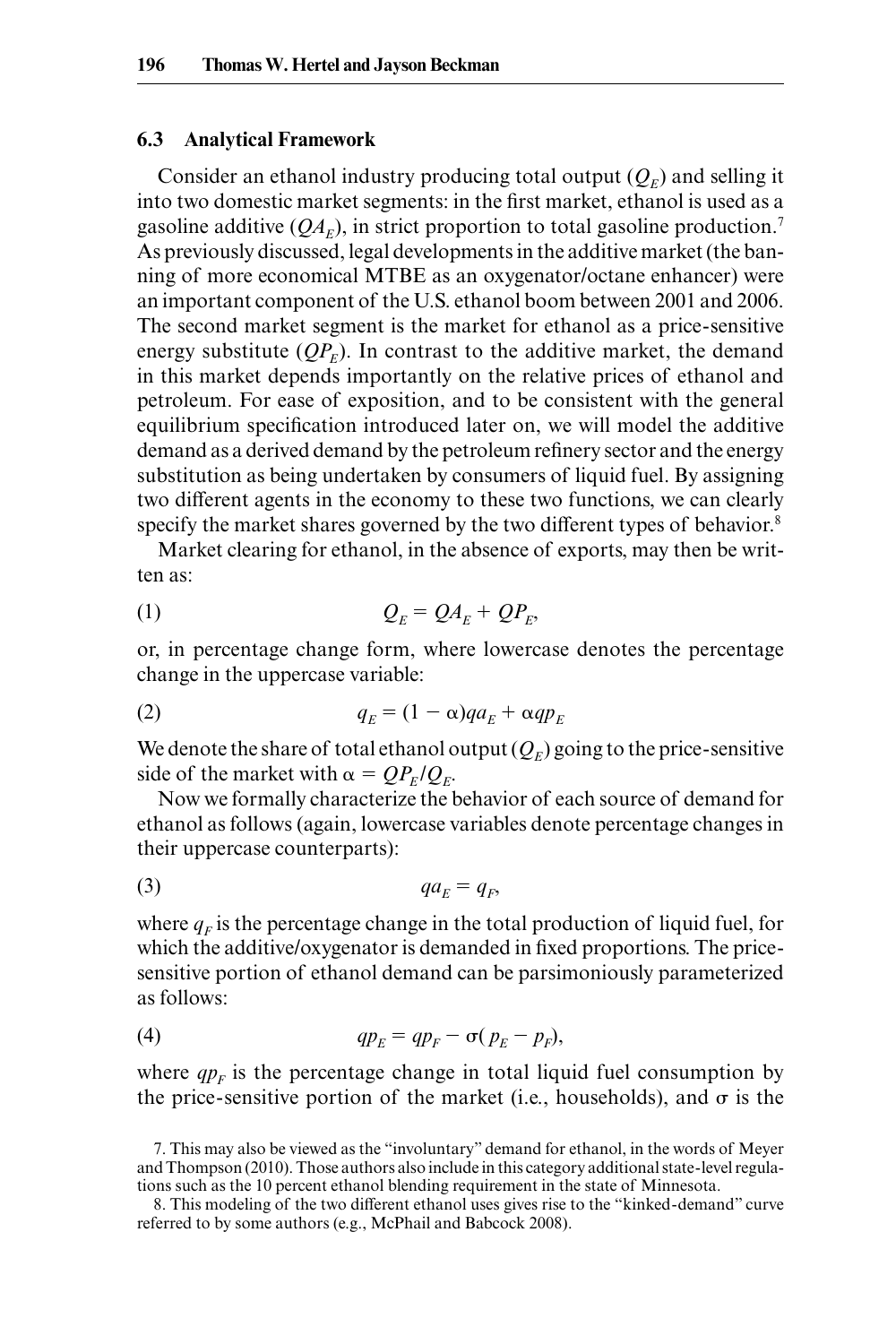constant elasticity of substitution among liquid fuel sources consumed by households. The price ratio  $P_F/P_F$  refers to the price of ethanol, relative to a composite price index of all liquid fuel products consumed by the household. The percentage change in this ratio is given by the difference in the percentage changes in the two prices:  $(p_F - p_F)$ . When premultiplied by  $\sigma$ , this determines the price- sensitive component of households' change in demand for ethanol. Substituting equations (3) and (4) into equation (2), we obtain a revised expression for ethanol market clearing:

(5) 
$$
q_E = (1 - \alpha)(qa_E) + \alpha[qp_F - \sigma(p_E - p_F)]
$$

On the supply side, we assume constant returns to scale in ethanol production, which, along with entry/ exit (a very common phenomenon in the ethanol industry since late 2007—indeed today plants shut down one month and start up the next), gives zero pure profits:

$$
(6) \t\t\t p_E = \sum_j \theta_{jE} p_{jE}
$$

Where  $p_F$  is the percentage change in the producer price for ethanol,  $p_{IF}$  is the percentage change in price of input *j*, used in ethanol production, and  $\theta_{IF}$  is the share of that input in total ethanol costs (see figure 6.2 for evidence of the validity of equation [6] since 2007). Assuming noncorn inputs supplied to the ethanol sector in this partial equilibrium model (e.g., labor and capital) are in perfectly elastic supply, and abstracting from direct energy use in ethanol production (both assumptions will be relaxed in the following numerical general equilibrium model), we have  $p_{jE} = 0$ ,  $\forall j \neq C$ , and we can solve equation (6) for the corn price in terms of ethanol price changes:

$$
p_{CE} = \theta_{CE}^{-1} p_E.
$$

Assuming that corn is used in fixed proportion to ethanol output (i.e.,  $Q_{CF}/Q_F$  is fixed), we can complete the supply-side specification for the ethanol market with the following equations governing the derived demand for and supply of corn in ethanol:

$$
q_{CE} = q_E
$$

$$
q_{CE} = v_{CE} p_{CE},
$$

where  $v_{CF}$  is the *net* supply elasticity of corn to the ethanol sector; that is, it is equal to the supply elasticity of corn, net of the price responsiveness in other demands for corn (outside of ethanol). This will be developed in more detail in the following when we turn to equilibrium in the corn market. Substituting equation (9) into equation (8) and then using equation (7) to eliminate the corn price, we obtain an equation for the *market supply of ethanol:*

$$
q_E = v_{CE} \theta_{CE}^{-1} p_E
$$

Now turn to the corn market, where there are two sources of demand for corn output  $(Q<sub>c</sub>)$ : the ethanol industry, which buys  $Q<sub>CF</sub>$ , and all other uses of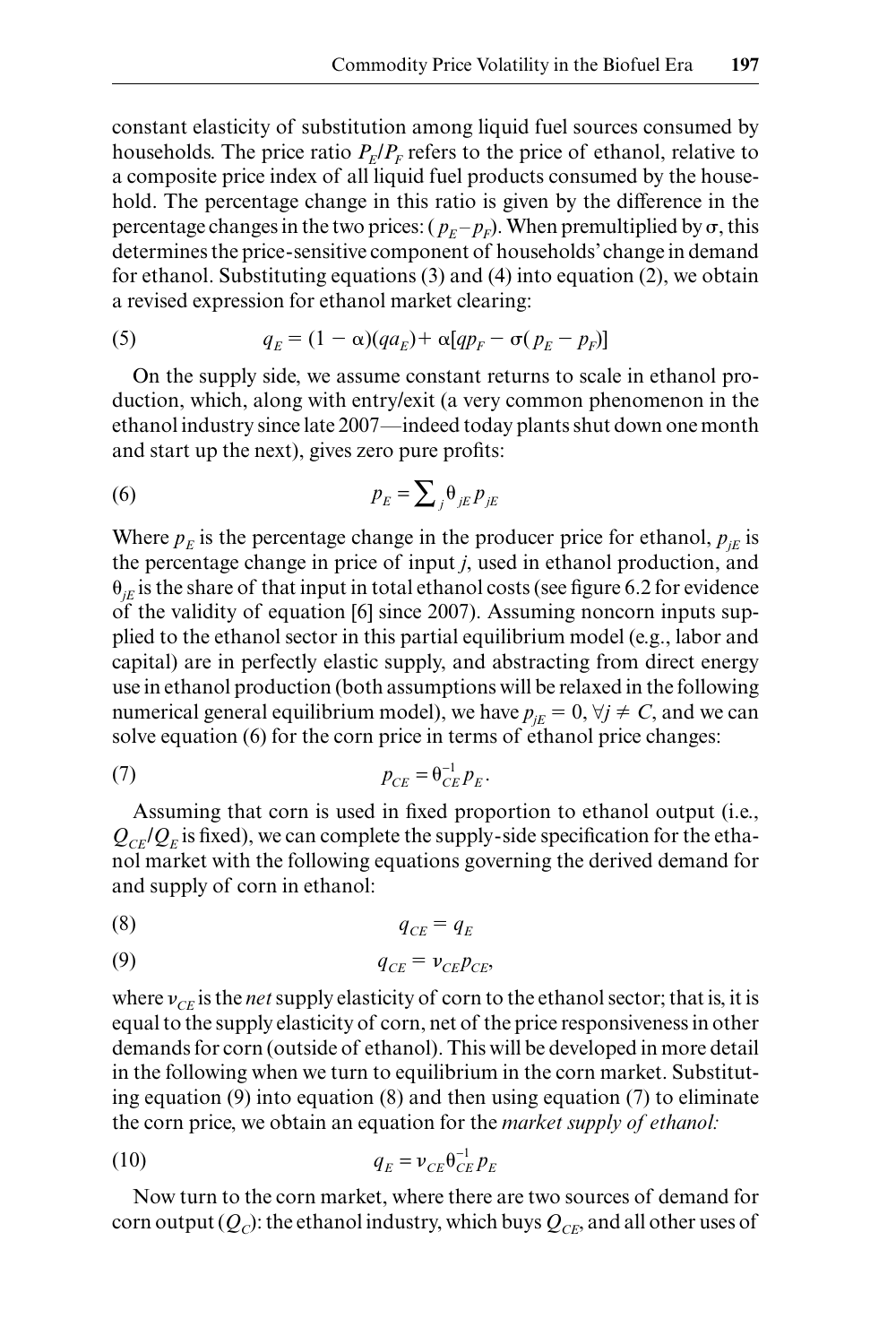corn,  $Q_{CO}$ . Letting  $\beta$  denote the share of total corn sales to ethanol, market clearing in the corn market may thus be written as:

(11) 
$$
q_C = \beta q_{CE} + (1 - \beta) q_{CO}.
$$

We characterize nonethanol corn demands as consisting of two parts: a price- sensitive portion governed by a simple, constant elasticity of corn demand,  $\eta_{CD}$ , as well as a random demand shock (e.g., stemming from a shock to gross domestic product [GDP] in the home or foreign markets),  $\Delta_{CD}$ . Ethanol demand for corn has already been specified in equation (8). We will shortly solve for  $q_{CF}$ , so we leave that in the equation, giving us the following market clearing condition for corn:

(12) 
$$
q_C = \beta q_{CE} + (1 - \beta)(\eta_{CD} p_C + \Delta_{CD})
$$

As with demand, corn supply is specified via a price-responsive portion, governed by the constant elasticity of supply,  $\eta_{CS}$ , and a random supply shock (e.g., driven by weather volatility),  $\Delta_{CS}$ , yielding:

$$
q_C = \eta_{CS} p_C + \Delta_{CS}.
$$

At this point, we can derive an expression for the net corn supply to ethanol production by solving equation (12) for  $q_{CE}$  and using equation (13) to eliminate corn supply  $(q_c)$ . This yields the following expression for net corn supply to the ethanol industry:

(14) 
$$
q_{CE} = \left\{ \frac{\left[\eta_{CS} - (1 - \beta)\eta_{CD}\right]}{\beta} \right\} p_C + \frac{\left[\Delta_{CS} - (1 - \beta)\Delta_{CD}\right]}{\beta}
$$

The term in brackets  $\{\cdot\}$  is  $v_{CF}$ , the *net* supply elasticity of corn to the ethanol sector.<sup>9</sup> With  $\beta$  < 1 and  $\eta_{CD}$  < 0, this net supply elasticity is larger than the conventional corn supply elasticity, with the difference between the two diminishing as the share of corn sold to ethanol grows ( $\beta \rightarrow 1$ ) and the price responsiveness of other corn demands falls ( $\eta_{CD} \rightarrow 0$ ).

The second term in equation (14) translates random shocks to corn supply and other corn demands into random shocks to net corn supply to ethanol. The larger the shocks, the more volatile are the shocks to corn supply and demand (which we will assume to be independently distributed in the following empirical section) and the smaller the share of ethanol demand in total corn use. We denote the total effect of this random component (the second term in equation [14]) by the term  $\Delta_{CF}$ , which we term the random shock to the net supply of corn to the ethanol industry.

We can now solve this simple model for equilibrium in the corn ethanol market. To do so, we make a number of additional assumptions. First, we assume that growth in the household portion of the liquid fuel market  $(qp<sub>F</sub>)$ is equal to growth in total liquid fuel use  $(q_F)$  and that this aggregate liquid

<sup>9.</sup> This expression closely resembles the earlier work of de Gorter and Just (2008).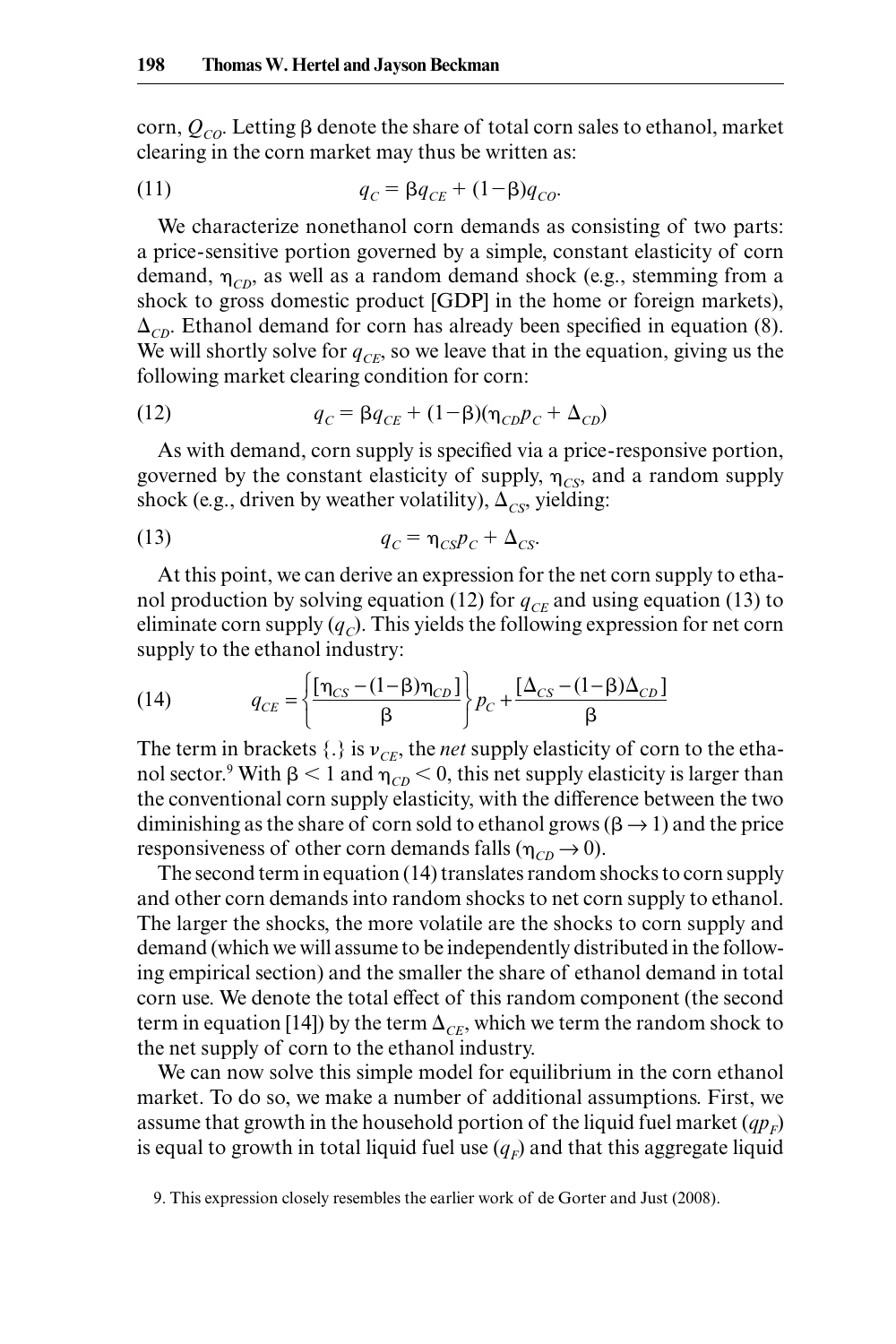fuel demand may be characterized via a constant elasticity of demand for liquid fuels,  $\eta_{FD}$ . This permits us to write the aggregate demand for ethanol as follows:

(15) 
$$
q_E = \eta_{FD} p_F - \alpha \sigma (p_E - p_F)
$$

For purposes of this simple, partial equilibrium analytical exercise, we will assume that the share of ethanol in aggregate liquid fuel use is small so that we may ignore the impact of  $p_F$  on  $p_F$ . In so doing, we will consider the liquid fuels price to be synonymous with the price of petroleum. Thus, a 1 percent shock to the price of ethanol will reduce total ethanol demand by  $\alpha\sigma$ . Conversely, a 1 percent exogenous shock to the price of petroleum has two separate effects on the demand for ethanol, one negative (the expansion effect) and one positive (the substitution effect):  $\eta_{FD} + \alpha \sigma$ . Provided the share of total sales to the price-responsive portion of the market  $(\alpha)$ is large enough, and assuming ethanol is a reasonably good substitute for petroleum, then the second (positive) term dominates, and we expect the rise in petroleum prices to lead to a rise in the demand for ethanol. However, if for some reason the second term is eliminated—for example, due to ethanol demand encountering a blend wall, as described by Tyner (2009)—then this relationship may be reversed; that is, a rise in petroleum prices will reduce the aggregate demand for liquid fuels, and, in so doing, it will reduce the demand for ethanol.

We solve the model by equating ethanol supply in equation (14) to ethanol demand in equation (15), noting that corn demand in ethanol changes proportionately with ethanol production in equation (8), and using equation (7) to translate the change in corn price into a change in ethanol price:

(16) 
$$
q_E = v_{CE} \theta_{CE}^{-1} p_E + \Delta_{CE} = \eta_{FD} p_F - \alpha \sigma (p_E - p_F)
$$

Equation (16) may be solved for the price of ethanol as a function of exogenous shocks to the corn market and to the liquid fuels market:

(17) 
$$
\left(v_{CE}\theta_{CE}^{-1}+\alpha\sigma\right)p_E = \left(\eta_{FD}+\alpha\sigma\right)p_F - \Delta_{CE}
$$

This gives rise to:

(18) 
$$
p_E = \frac{(\eta_{FD} + \alpha \sigma) p_F - \Delta_{CE}}{\nu_{CE} + \theta_{CE} \alpha \sigma}.
$$

This equilibrium outcome may be translated back into a change in corn prices, via equation (7):

(19) 
$$
p_C = \frac{(\eta_{FD} + \alpha \sigma) p_F - \Delta_{CE}}{v_{CE} + \theta_{CE} \alpha \sigma}
$$

It is now clear that a random shock to the nonethanol corn market, which in turn perturbs the net supply of corn to ethanol  $(\Delta_{CF})$ , will result in a larger change in corn price, the more inelastic are corn supply and demand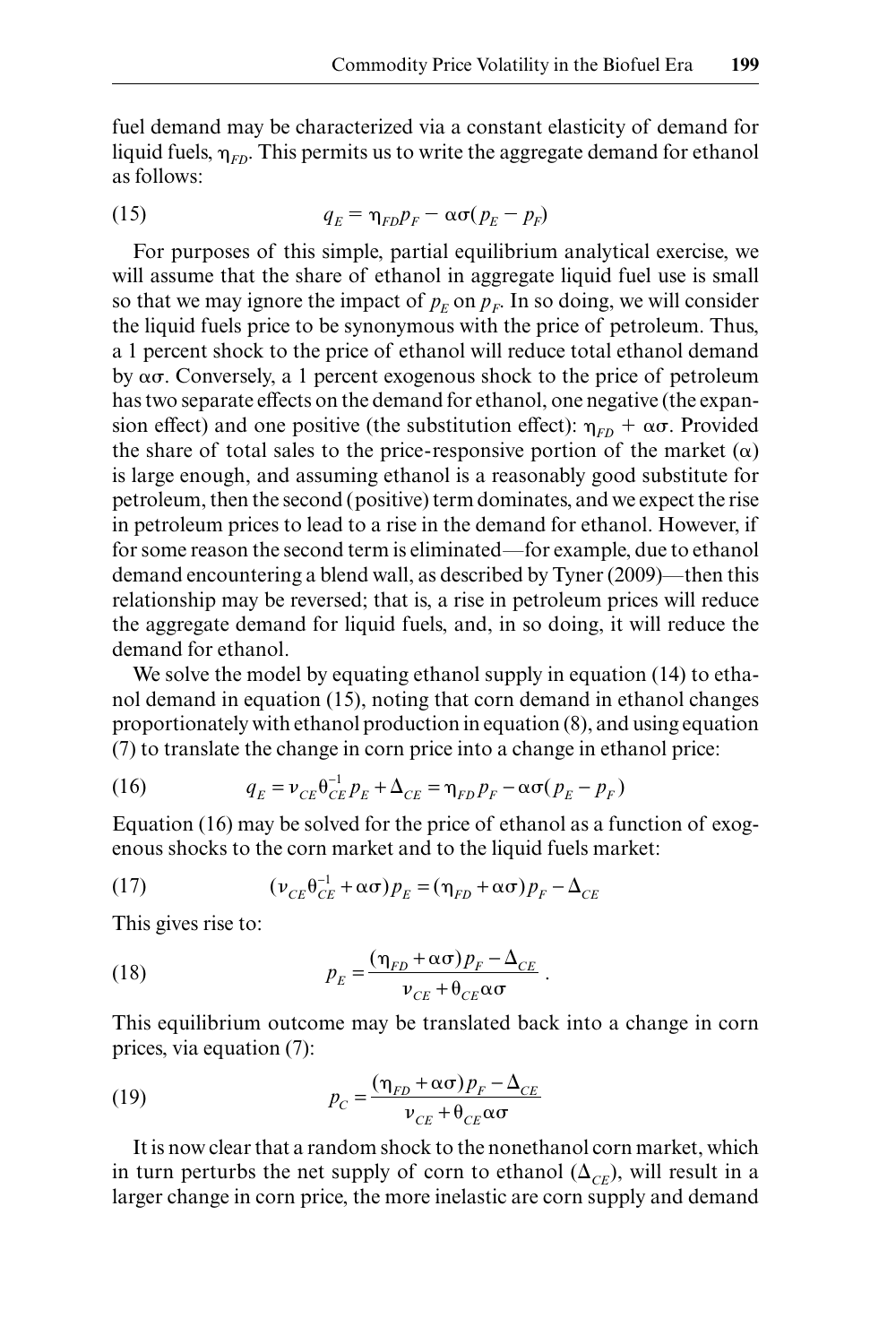(as reflected by the  $v_{CE}$  term in the denominator of equation [19]) and the smaller the elasticity of substitution between ethanol and petroleum  $(\sigma)$ , the smaller the share of ethanol going to the price responsive portion of the fuel market  $(\alpha)$ , and the smaller the cost share of corn in ethanol production  $(\theta_{CF})$ . However, the role of the sales share of corn going to ethanol ( $\beta$ ) is ambiguous and requires further analysis.

Consider first the impact only of a random shock to corn supply. Substitute into equation (19) the following relationships:

(20) 
$$
v_{CE} = \left\{ \frac{\left[\eta_{CS} - (1-\beta)\eta_{CD}\right]}{\beta} \right\}, \text{ and } \Delta_{CE} = \frac{\left[\Delta_{CS} - (1-\beta)\Delta_{CD}\right]}{\beta},
$$

and ignore the demand- side shock to obtain:

(21) 
$$
p_C = \frac{[-\Delta_{CS}/\beta]}{(\{\eta_{CS} - (1-\beta)\eta_{CD} / \beta\} + \theta_{CE} \alpha \sigma)}.
$$

Multiplying top and bottom by 
$$
\beta
$$
 and rearranging the denominator, we get:  
(22) 
$$
p_C = \frac{[-\Delta_{CS}]}{[(\eta_{CS} - \eta_{CD}) + \beta(\theta_{CE} \alpha \sigma + \eta_{CD})]}.
$$

Now, it is clear that, provided the derived demand elasticity for corn in ethanol use exceeds that in other uses, that is,  $\theta_{CE} \alpha \sigma > -\eta_{CD}$ , a rise in the share of corn sales to ethanol will dampen the volatility of corn prices in response to a corn supply shock. Of course, if something were to happen in the fuel market, for example ethanol use hits the blend wall, then the potential for substituting ethanol for petroleum would be eliminated. In this case, the opposite result will apply, namely, an increased reliance of corn producers on ethanol markets will actually destabilize corn market responses to corn supply shocks. As we will see in the following, this is a very important result.

Similarly in the case of a corn demand shock, substitution into equation

(19) and reorganization yields the following expression:  
(23) 
$$
p_C = \frac{[(1-\beta)\Delta_{CD}]}{[(\eta_{CS} - \eta_{CD}] + \beta(\theta_{CE}\alpha\sigma + \eta_{CD})]}
$$

The presence of  $(1-\beta)$  in the numerator means that higher values of  $\beta$  reduce the size of the numerator. Provided the derived demand for corn by ethanol is more price responsive than nonethanol demand, such that higher values of  $\beta$  increase the denominator in equation (23), we can say unambiguously that increased ethanol sales to corn results in more corn price stability in response to a given nonethanol demand shock. However, when the derived demand for corn by ethanol is less price responsive than nonethanol demand, the outcome is ambiguous.

Finally, consider the impact only of a random shock to fuel prices. Proceeding as before, we obtain the following expression: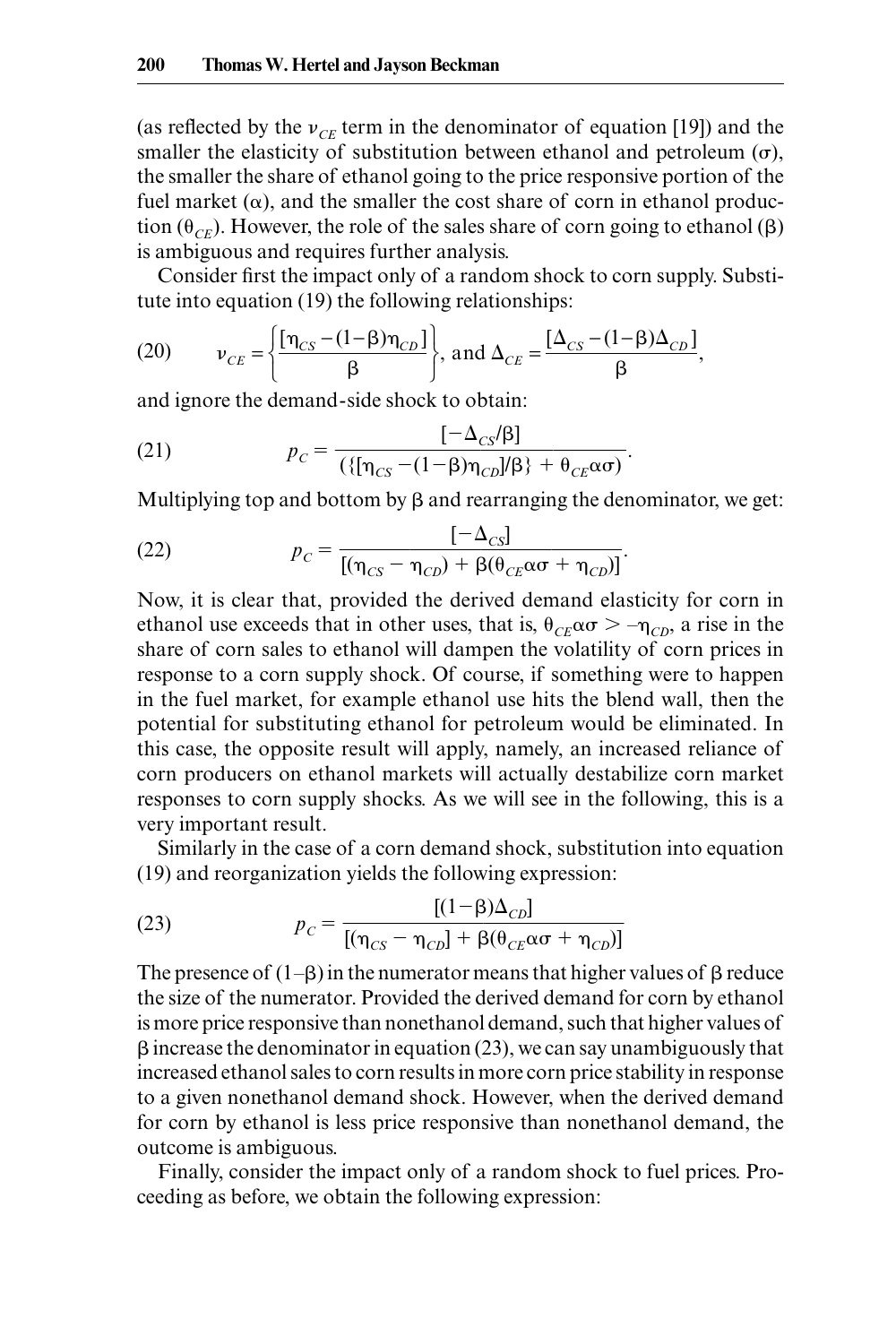(24) 
$$
p_C = \frac{[(\eta_{FD} + \alpha \sigma)p_F]}{[(\eta_{CS} - \eta_{CD})/\beta + (\theta_{CE}\alpha\sigma + \eta_{CD})]}
$$

Note that now the impact of higher values of  $\beta$  is unambiguous—resulting in smaller values for the denominator and, therefore, more volatile corn prices in response to fuel price shocks. This makes sense because a higher share of corn sold to ethanol boosts the importance of the liquid fuels market for corn producers. More generally, an increase in global fuel prices  $(p_F)$  will boost corn prices in all but extreme cases wherein the sales share weighted elasticity of substitution between ethanol and petroleum in price sensitive uses ( $\alpha \sigma > 0$ ) is sufficiently dominated by the price elasticity of aggregate demand for liquid fuels ( $\eta_{FD}$  < 0). (Given the diminishing share of the additive market and the relatively inelastic demand for liquid fuels for transportation, this seems unlikely in the current economic environment.) The magnitude of this corn price change will be larger the more inelastic are corn supply and demand (as reflected in the denominator term  $v_{EC}$ ), the larger the share of corn going to ethanol  $(\beta)$ , and the smaller the cost share of corn in ethanol production  $(\theta_{CF})$ 

We are now able to state several important propositions that form the basis for the following empirical analysis:

PROPOSITION 1. A random shock to the corn market—either to supply  $(\Delta_{CS})$ *or to demand*  $(\Delta_{CD})$ —will result in a larger change in corn price, the more *inelastic are corn supply and demand (as reflected in the numerator of*  $v_{CF}$ ), the *smaller the elasticity of substitution between ethanol and petroleum (* $\sigma$ *), the smaller the share of ethanol going to the price responsive portion of the fuel* market ( $\alpha$ ), and the smaller the cost share of corn in ethanol production ( $\theta_{\textit{CE}}$ ). *The impact of the share of corn going to ethanol ( ) depends on the relative responsiveness of corn demand in ethanol and nonethanol markets. If the ethanol market is more price responsive, then an increase in B dampens the corn price volatility in response to a corn demand or supply shock. However, if the ethanol market is less price responsive (e.g., due to the blend wall), then higher sales to ethanol serve to destabilize the corn price response to a random shock in the market for corn.*

PROPOSITION 2. An increase in global fuel prices  $(p_F)$  will boost corn prices, *provided the sales share- weighted elasticity of substitution between ethanol*  and petroleum in price sensitive uses ( $\alpha \sigma > 0$ ) is not dominated by the price *elasticity of aggregate demand for liquid fuels (* $\eta_{FD}$  < 0). The magnitude of *this corn price change will be larger the more inelastic are corn supply and demand (as reflected in the denominator term*  $v_{EC}$ *), the larger the share of corn going to ethanol ( ), and the smaller the cost share of corn in ethanol production*  $(\theta_{CE})$ .

With a bit more information, we can also shed light on two important special cases in which policy regimes are binding. When oil prices are low,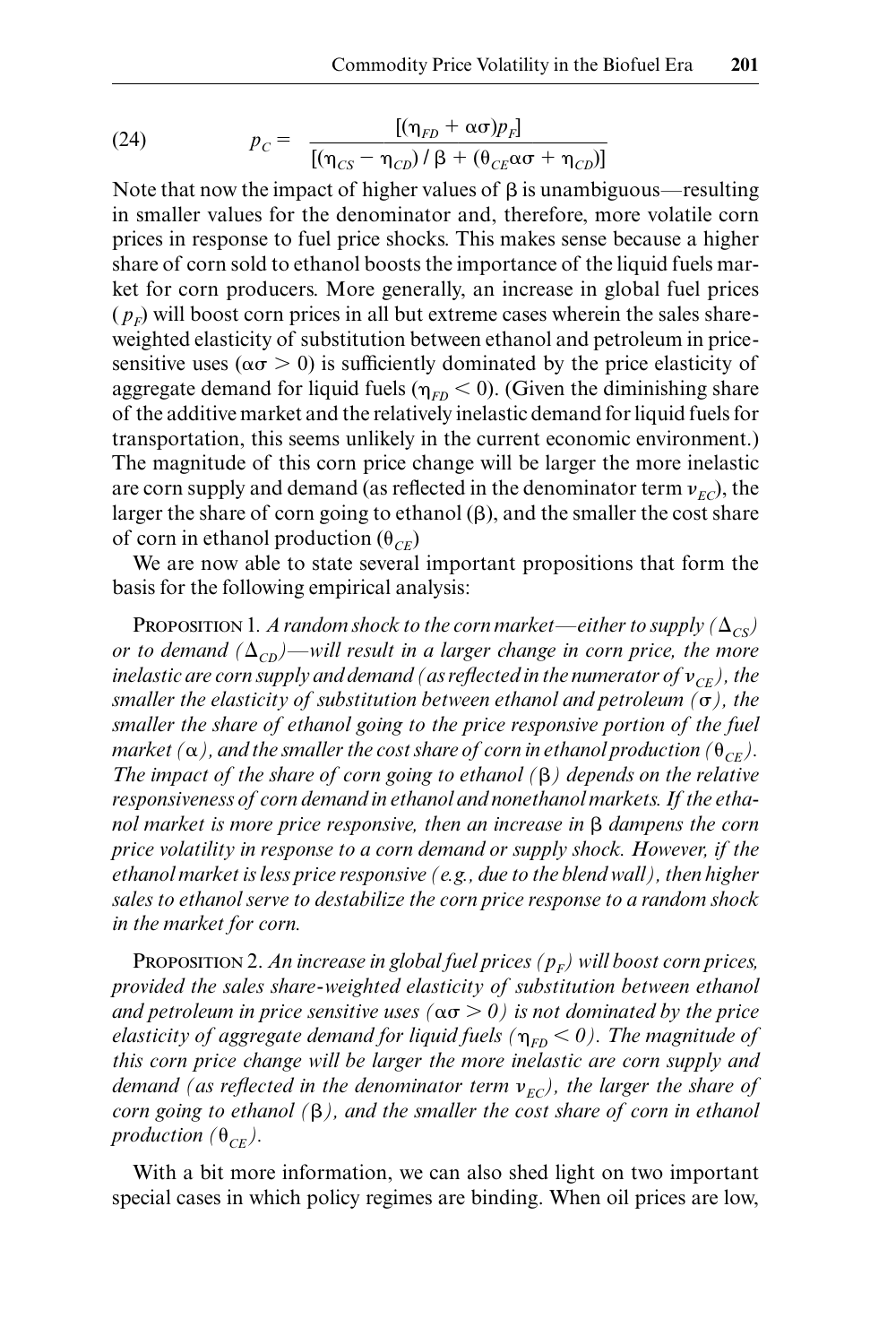such that the RFS is binding, then the total sales of corn to the ethanol market are predetermined  $(q_{CE} = 0)$  so that the only price-responsive portion of corn demand is the nonethanol component. In this case, the equilibrium change in corn price simplifies to the following:

$$
(25) \t\t\t p_C = \frac{-\Delta_{CE}}{v_{CE}}
$$

Note that the price of liquid fuel does not appear in this expression at all. Because our partial equilibrium (PE) model abstracts from the impact of fuel prices on production costs of corn and ethanol, the RFS wholly eliminates the transmission of fuel prices through to the corn market by fixing the demand for ethanol in liquid fuels. The second point to note is that the responsiveness of corn prices to random shocks in the corn market is now magnified by the absence of the substitution-related term,  $\theta_{CE} \alpha \sigma$ , in the denominator. This leads to the third proposition.

Proposition 3. *The binding RFS eliminates the output demand- driven link between liquid fuel prices and corn prices. Furthermore, with a binding RFS, the responsiveness of corn prices to a random shock in corn supply or demand*  is magnified. The extent of this magnification (relative to the nonbinding case) *is larger, the larger the share of ethanol going to the price responsive portion of the market, the larger the elasticity of substitution between ethanol and petroleum, and the larger the cost share of corn in ethanol production.*

The other important special case considered in the following is that of a binding blend wall (BW). In this case, there is *no scope for altering the mix* of ethanol in liquid fuels. Therefore, the substitution effect in equation (15) drops out and the demand for ethanol simplifies to:

$$
q_E = \eta_{FD} p_F.
$$

In this case, the equilibrium corn price expression simplifies to the following:

(27) 
$$
p_C = \frac{(\eta_{FD}p_F - \Delta_{CE})}{v_{CE}}
$$

Note that the price of liquid fuel has reappeared in the numerator, but the coefficient premultiplying this price is now negative. This gives rise to the fourth, and final, proposition.

Proposition 4. *The presence of a binding blend wall changes the qualitative relationship between liquid fuel prices and corn prices. Now, a fall in liquid fuel prices, which induces additional fuel consumption, will stimulate the demand for corn and, hence, boost corn prices. As with the binding RFS, the responsiveness of corn prices to a random shock in corn supply or demand is again magnified. The extent of this magnification (relative to the nonbinding case)*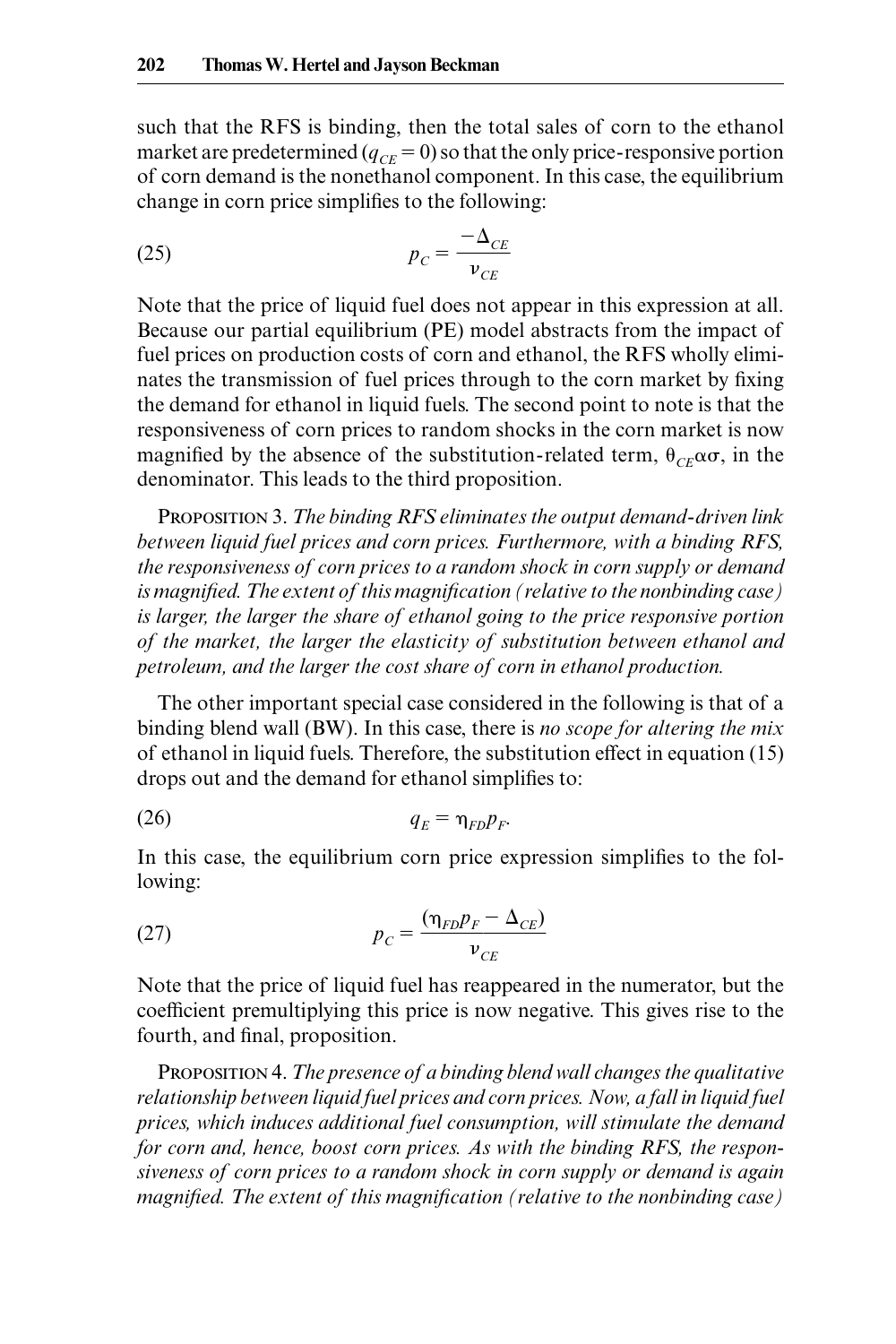*is larger, the larger the share of ethanol going to the price responsive portion of the market, the larger the elasticity of substitution between ethanol and petroleum, and the larger the cost share of corn in ethanol production.*

This simple, partial equilibrium analysis of the linkages between liquid fuel and corn markets has been useful in sharpening our thinking about key underlying relationships. However, it is necessarily quite simplified. As noted previously, we have ignored the role of energy input costs in corn and ethanol production—even though these are rather energy- intensive sectors. We have also ignored the important role of biofuel by- products. Yet sales of dried distillers grains with solubles (DDGS) account for about 16 percent of the industry's revenues, and their sale competes directly with corn and other feedstuffs in the livestock industry (Taheripour et al. 2010). And we have failed to distinguish feed demands for corn from processed food demands. Finally, we have abstracted from international trade, which has become an increasingly important dimension of the corn, ethanol, DDGS, and liquid fuel markets. For all these reasons, the empirical model introduced in the next section is more complex than that laid out in the preceding. Nonetheless, we will see that the fundamental insights offered by Propositions 1 to 4 continue to be reflected in our empirical results.

#### **6.4 Empirical Framework**

#### 6.4.1 Overview of the Approach

Given the characteristic high price volatility in energy and agricultural markets; the complex interrelationships between petroleum, ethanol, ethanol by- products and livestock feed use, and agricultural commodity markets, as well as the constraining agricultural resource base; and the prominence of food and fuel in household budgets and real income determination, the economywide approach of an applied general equilibrium (AGE) analysis can offer a useful analytical framework for this chapter. The value of a global, AGE approach in analyzing the international trade and land use impacts of biofuel mandates has previously been demonstrated in the work of Banse et al. (2008), Gohin and Chantret (2010), and Keeney and Hertel (2009). The commodities in question are heavily traded and, by explicitly disaggregating the major producing and consuming regions of the world, we are better able to characterize the fundamental sources of volatility in these markets.

From Jorgenson's (1984) emphasis on the importance of utilizing econometric work in parameter estimation, to more recent calls for rigorous historical model testing (Hertel 1999; Kehoe 2003; Grassini 2004), it is clear that AGE models must be adequately tested against historical data to improve their performance and ensure reliability. The article by Valenzuela et al.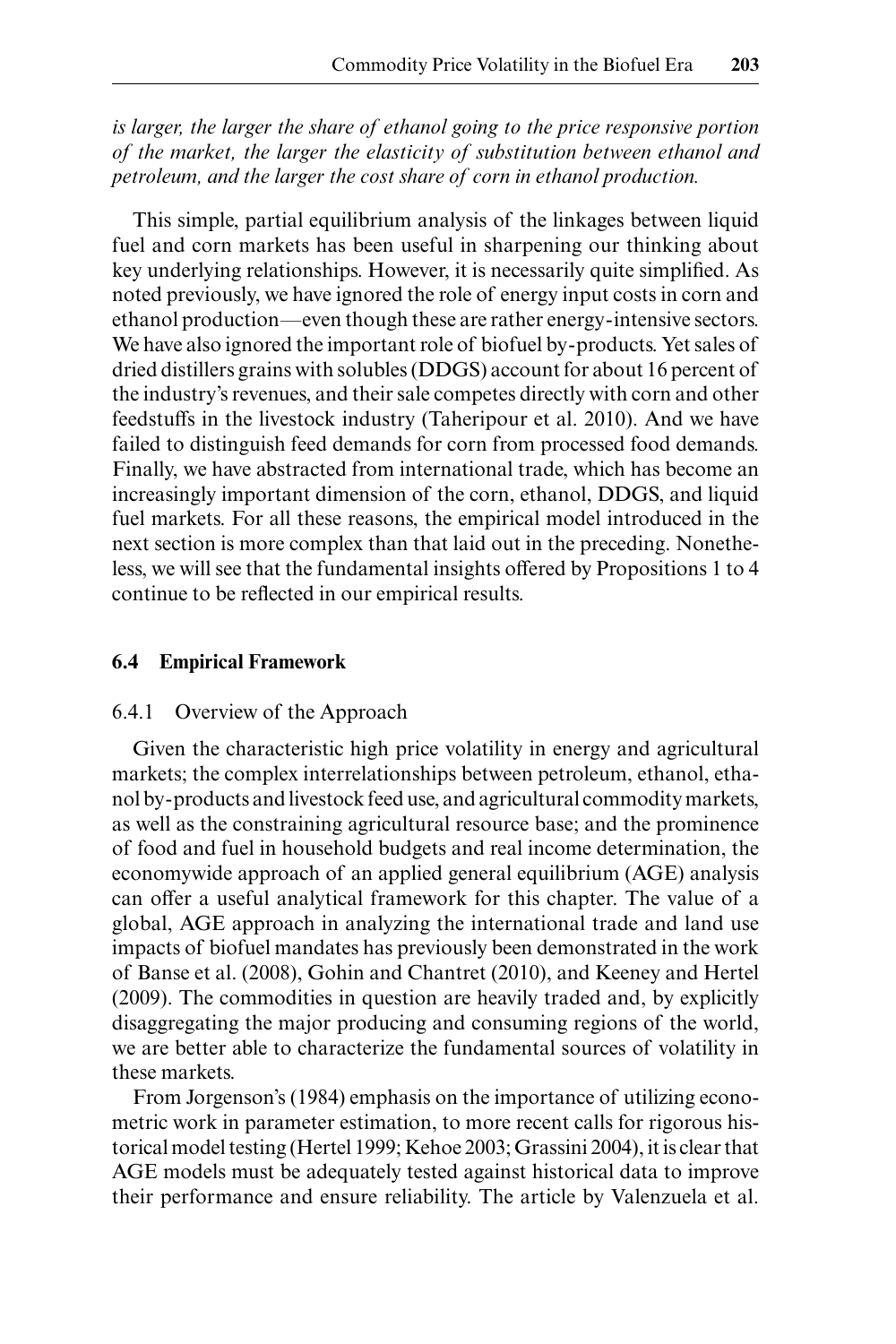(2007) showed how patterns in the deviations between AGE model predictions and observed economic outcomes can be used to identify the weak points of a model and guide development of improved specifications for the modeling of specific commodity markets in a AGE framework. More recent work by Beckman, Hertel, and Tyner (2011) has focused on the validity of the Global Trade Analysis Project-Energy (GTAP-E) model for analysis of global energy markets.

Accordingly, we begin our work with a similar, historical validation exercise. In particular, we examine the model's ability to reproduce observed price volatility in global corn markets in the prebiofuels era (up to 2001). For the sake of completeness, as well as to permit us to analyze their relative importance, we augment the supply- side shocks (as derived from Valenzuela et al. 2007) by adding volatility in energy markets (specifically oil) and in aggregate demand (as proxied by volatility in national GDPs) following Beckman, Hertel, and Tyner (2011). With these historical distributions in hand, we are then in a position to explore the linkages between volatility in energy markets and volatility in agricultural markets.

#### 6.4.2 Applied General Equilibrium Model

The impacts of biofuel mandates are far- reaching, affecting all sectors of the economy and trade, which creates potential market feedback effects. To capture these effects across production sectors and countries, we use the global AGE model, the biofuels- adapted version of the GTAP model ([GTAP- BIO] Taheripour et al. 2007), which incorporates biofuels and biofuel coproducts into the revised/validated GTAP-E model (Beckman, Hertel, and Tyner 2011). The GTAP-BIO model has been used to analyze the global economic and environmental implications of biofuels in Hertel et al. (2010), Taheripour et al. (2009), Keeney and Hertel (2009), and Hertel, Tyner, and Birur (2010).

#### 6.4.3 Experimental Design

The GTAP database used here  $(v.6)$  is benchmarked to 2001; therefore, we undertake a historical update experiment to 2008 following the approach utilized by Beckman, Hertel, and Tyner (2011). Those authors show that by shocking population, labor supply, capital, investment and productivity changes (see table 6.1), along with the relevant energy price shocks, the resulting equilibrium offers a reasonable approximation to key features of the more recent economy.

This updating of the model also allows us the opportunity to test the model's ability to replicate the strengthened relationship between energy and agricultural prices. We do so by implementing the very same stochastic shocks used for the validation experiment in 2001, only now on our updated 2008 economy. As figure 6.1 illustrates, the observed correlation between oil and corn prices strengthened considerably over the 2001 to 2008 time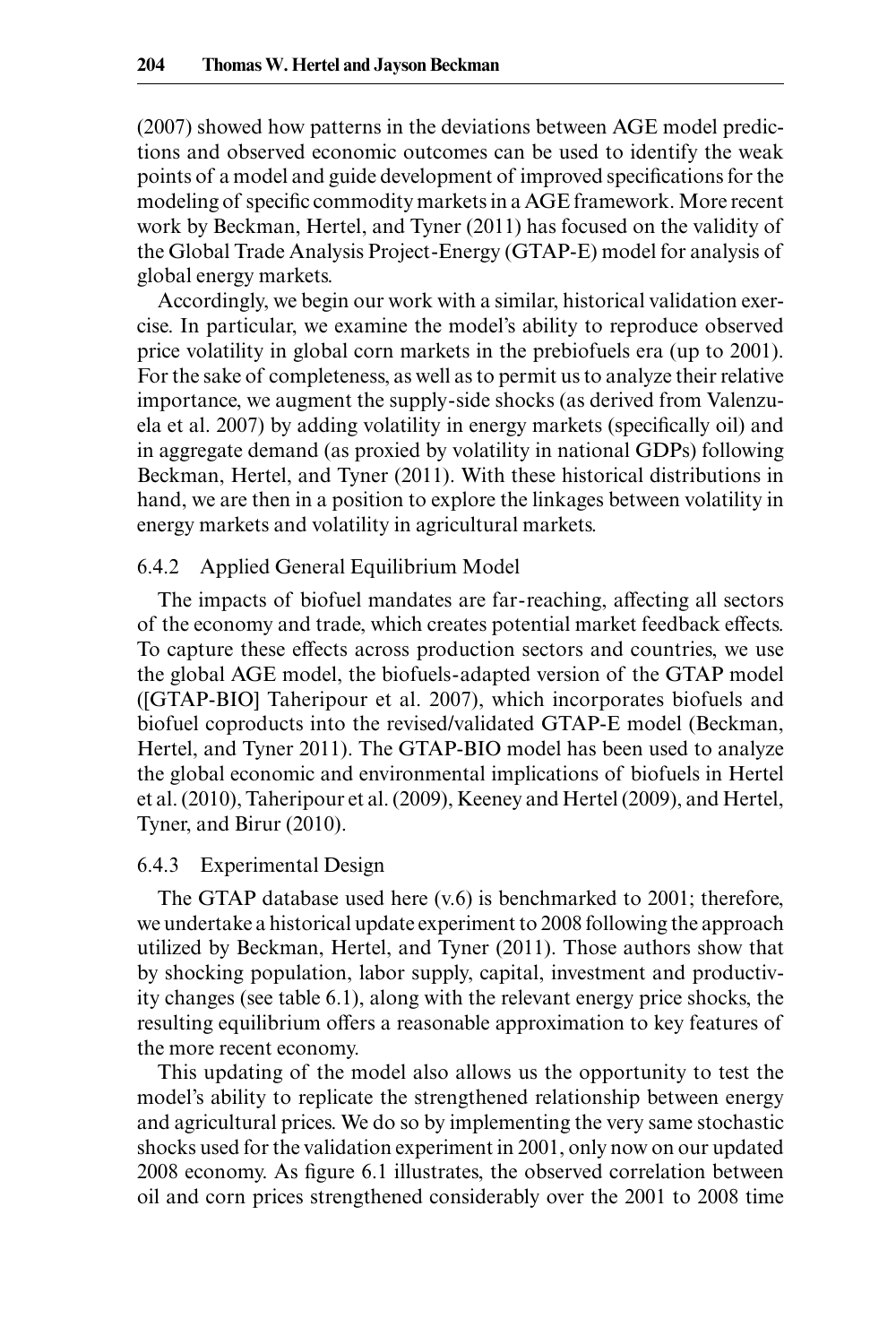|                  | Determinants of economic growth |                                       |         |               |                       |                       |            |  |  |  |
|------------------|---------------------------------|---------------------------------------|---------|---------------|-----------------------|-----------------------|------------|--|--|--|
|                  | Population                      | Labor supply<br>$(\% \text{ change})$ |         | Capital       | Investment            | TFP                   | Real GDP   |  |  |  |
| Region           | $(\%$ change)                   | Unskilled                             | Skilled | $(\%$ change) | $(\% \text{ change})$ | $(\% \text{ change})$ | (% change) |  |  |  |
| <b>USA</b>       | 6.0                             | 9.0                                   | 8.1     | 35.3          | 24.5                  | 1.5                   | 24.5       |  |  |  |
| <b>CAN</b>       | 5.3                             | 10.7                                  | 9.9     | 28.7          | 20.3                  | 0.8                   | 20.3       |  |  |  |
| EU27             | 0.5                             | 2.0                                   | 2.9     | 21.2          | 15.8                  | 1.2                   | 15.6       |  |  |  |
| <b>BRAZIL</b>    | 8.5                             | 1.8                                   | 28.1    | 24.0          | 22.7                  | 0.6                   | 22.7       |  |  |  |
| <b>JAPAN</b>     | 0.1                             | 1.4                                   | $-3.4$  | 22.1          | 15.1                  | 1.8                   | 15.1       |  |  |  |
| <b>CHIHKG</b>    | 4.7                             | 6.6                                   | 29.0    | 96.6          | 66.7                  | 2.9                   | 65.5       |  |  |  |
| <b>INDIA</b>     | 10.3                            | 13.3                                  | 41.5    | 54.5          | 51.2                  | 3.8                   | 51.2       |  |  |  |
| <b>LAEEX</b>     | 10.0                            | 11.0                                  | 41.2    | 21.0          | 20.5                  | $-0.6$                | 20.6       |  |  |  |
| RoLAC            | 11.6                            | 13.6                                  | 43.2    | 34.7          | 25.2                  | $-0.1$                | 25.2       |  |  |  |
| <b>EEFSUEX</b>   | $-1.2$                          | 3.6                                   | 7.9     | 22.7          | 41.3                  | 3.7                   | 40.0       |  |  |  |
| RoE              | 8.6                             | 8.0                                   | 26.7    | 16.7          | 24.1                  | 2.2                   | 25.4       |  |  |  |
| <b>MEASTNAEX</b> | 13.8                            | 18.1                                  | 33.4    | 32.8          | 32.7                  | 0.8                   | 31.3       |  |  |  |
| <b>SSAEX</b>     | 16.0                            | 20.5                                  | 28.8    | 32.9          | 32.8                  | 1.7                   | 30.1       |  |  |  |
| RoAFR            | 6.7                             | 12.9                                  | 16.8    | 12.9          | 26.0                  | 2.1                   | 25.2       |  |  |  |
| <b>SASIAEEX</b>  | 9.2                             | 17.4                                  | 48.7    | 40.5          | 38.8                  | 1.7                   | 38.1       |  |  |  |
| RoHIA            | 3.8                             | $-2.1$                                | 27.7    | 42.8          | 38.6                  | 2.7                   | 38.2       |  |  |  |
| RoASIA           | 12.9                            | 15.2                                  | 36.1    | 33.4          | 39.9                  | 2.8                   | 40.6       |  |  |  |
| Oceania          | 8.6                             | 11.6                                  | 8.5     | 32.1          | 27.3                  | 0.2                   | 27.3       |  |  |  |

| Table 6.1 | <b>Exogenous shocks to update the database</b> |  |  |
|-----------|------------------------------------------------|--|--|
|-----------|------------------------------------------------|--|--|

Source: GTAP-Dyn and Model Results (TFP).

*Note:* Regions are defined in table  $6A.2$ . TFP = total factor productivity; GDP = gross domestic product.

period (note that before 2001, the correlation between the two was negative); therefore, our hypothesis (and, indeed, our model performance check) is that the transmission of energy price volatility will be higher than the pre- 2001 period. Updating the model also allows us the chance to explore some of the empirical dimensions of Propositions 1 to 4, which emerged from the theoretical model.

All of this work sets the stage for an in- depth exploration of the role of biofuel policy regimes in governing the extent to which volatility in energy markets is transmitted to agricultural commodity markets and the extent to which increased sales of agricultural commodities to biofuels alters the sensitivity of these markets to agricultural supply- side shocks. For this part of the analysis, we focus on the year 2015, in which the RFS for U.S. corn ethanol reaches its target of fifteen billion gallons per year, and a blend wall could potentially be binding. In order to reach the target amount, we implement a quantity shock to the model that will increase U.S. ethanol production to fifteen billion gallons per year. We do not run a full update experiment as we did for the 2001 to 2008 time period because we do not know how the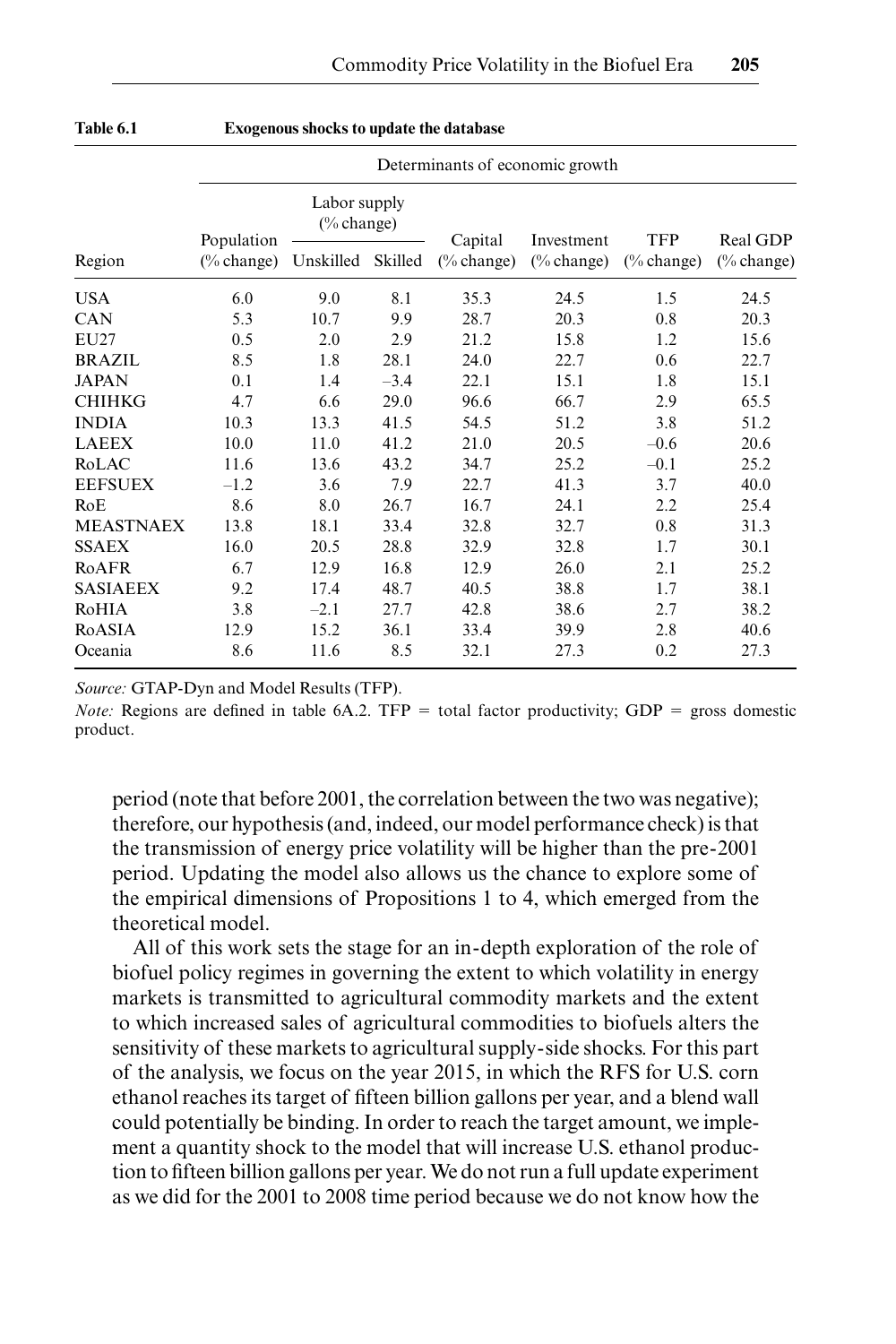key exogenous variables will evolve over this future period.10 We assume that the distributions of supply- side shocks in agriculture and energy markets, as well as the interannual volatility in regional GDPs, remain unchanged from their historical values; this has the virtue of allowing us to isolate the impact of the changing structure of the economy on corn price volatility.

Based on Proposition 4, we hypothesize that, at low oil prices, stochastic draws in the presence of a binding RFS will render corn markets more sensitive to agricultural supply- side shocks because a substantial portion of the corn market (the mandated ethanol use) will be insensitive to price, while at high corn prices, the opposite will be true, due to the highly elastic demand for ethanol as a substitute for corn. On the other hand, again, based on Proposition 4, we expect energy market volatility to have relatively little impact on corn markets at low oil prices.

At high oil prices, there are two possibilities—in the first case, the RFS is nonbinding, and the blend wall is not a factor (i.e., it has recently been increased from 10 percent to 15 percent for recent model vehicles). In this case, we expect to see the influence of a larger share of corn going to ethanol  $(\beta)$  and also a larger share of ethanol going to the price-responsive portion of the fuel market  $(\alpha)$ , translated into lesser sensitivity to random supply shocks emanating from the corn market (Proposition 1).

In the second case, high oil prices induce expansion of the ethanol industry to the point where the blend wall is binding so that Proposition 4 becomes relevant. In this case, the qualitative relationship between oil prices and corn prices is reversed; as with the binding RFS, the impact of random shocks to corn supply or demand will be magnified with a binding blend wall.

Before investigating these hypotheses empirically, we must first characterize the extent of volatility in agricultural and energy markets. In terms of the PE model developed in the preceding, we must estimate the parameters underlying the distributions of  $\Delta_{CS}$ ,  $\Delta_{CD}$ , and  $p_F$ .

## **6.5 Characterizing Sources of Volatility in Energy and Agricultural Markets**

The distributions of the stochastic shocks to corn production, corn demand, and oil prices are assumed to be normally and independently distributed. Given the great many uses of corn in the global economy, we prefer to shock the underlying determinant of economywide demand, namely GDP, allowing these shocks to vary by model region. Of course GDP shocks also result in oil price changes, and, in a separate line of work, we have focused on the ability of this model to reproduce observed oil price volatility

<sup>10.</sup> Obviously, we could use projections of key variables, but they would be uncertain, and we do not believe this would significantly alter our findings, which hinge primarily on the quantity and cost shares featured in equation (19).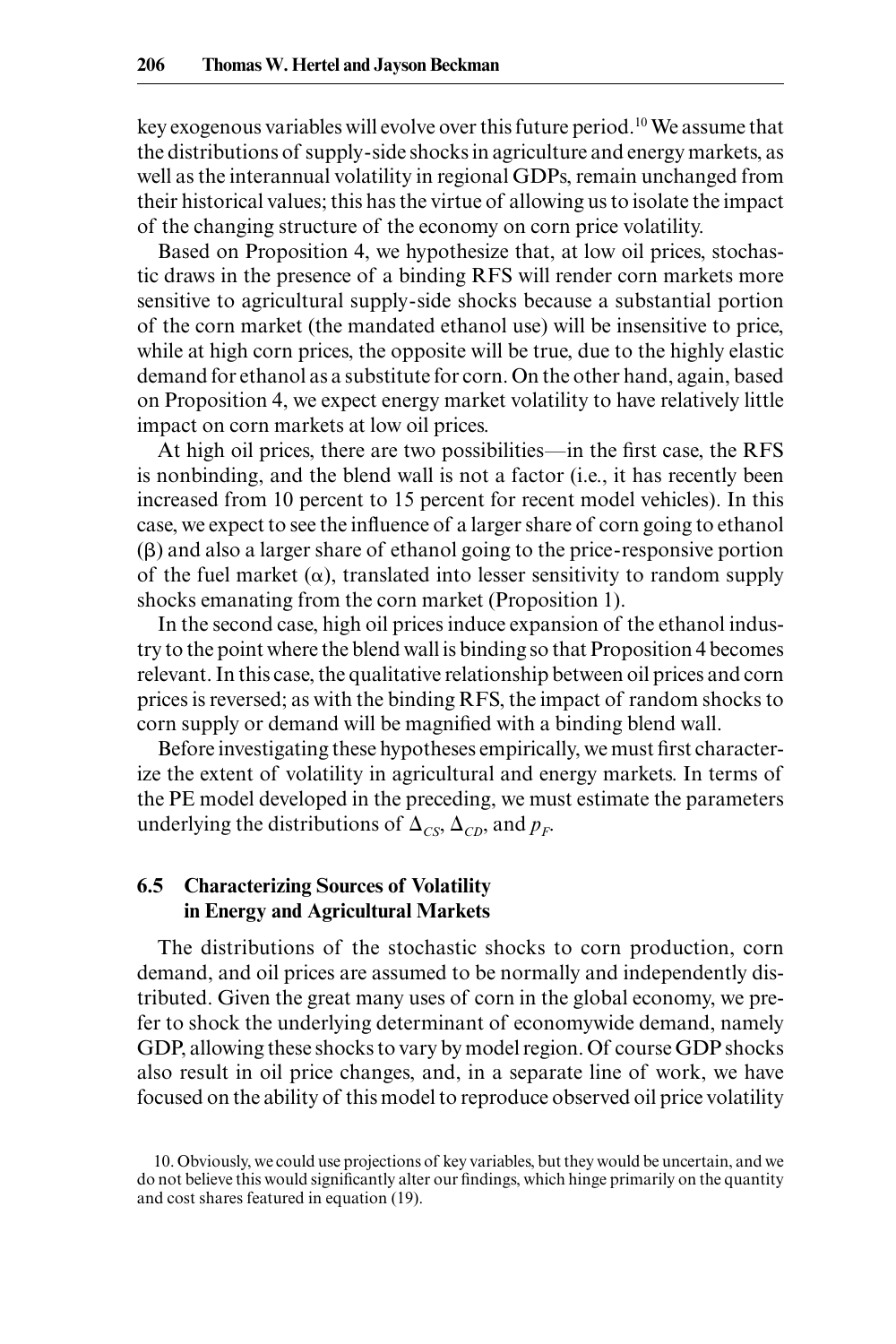| эшпинитон инигуэгэ |            |          |       |  |
|--------------------|------------|----------|-------|--|
|                    |            | Gross    |       |  |
|                    | Corn       | domestic | Oil   |  |
| Region             | production | product  | price |  |
| <b>USA</b>         | 19.05      | 3.18     | 24.91 |  |
| <b>CAN</b>         | 14.84      | 4.27     | 24.91 |  |
| EU27               | 11.91      | 2.04     | 24.91 |  |
| <b>BRAZIL</b>      | 16.34      | 2.52     | 24.91 |  |
| <b>JAPAN</b>       | NA         | 1.81     | 24.91 |  |
| <b>CHIHKG</b>      | 14.32      | 6.01     | 24.91 |  |
| <b>INDIA</b>       | 16.54      | 3.55     | 24.91 |  |
| <b>LAEEX</b>       | 13.54      | 3.27     | 24.91 |  |
| RoLAC              | 8.64       | 4.36     | 24.91 |  |
| <b>EEFSUEX</b>     | NA         | 1.58     | 24.91 |  |
| RoE                | 15.72      | 1.38     | 24.91 |  |
| <b>MEASTNAEX</b>   | 9.66       | 5.27     | 24.91 |  |
| <b>SSAEX</b>       | 11.87      | 4.65     | 24.91 |  |
| RoAFR              | NA.        | 2.47     | 24.91 |  |
| <b>SASIAEEX</b>    | NA.        | 4.90     | 24.91 |  |
| RoHIA              | 19.93      | 3.65     | 24.91 |  |
| RoASIA             | 6.71       | 4.84     | 24.91 |  |
| Oceania            | 16.80      | 1.88     | 24.91 |  |
|                    |            |          |       |  |

#### **Table 6.2 Time series residuals (mean-normalized standard deviations in annual percentage change: 1981–2008), used as inputs for the stochastic simulation analysis**

*Note:* Regions are defined in table  $6A.2$ .  $NA = not available$ .

based on GDP shocks and oil supply shocks. However, in this chapter, we prefer to perturb oil prices directly so that we may separately identify the impact of energy price shocks and more general shocks to the economy.

To characterize the systematic component in corn production, time series models are fitted to National Agricultural Statistical Service (NASS) data on annual corn production (corn easily commands the largest share of coarse grains, the corresponding GTAP sector; hence, the focus on corn) over the time period of 1981 to 2008.<sup>11</sup> For crude oil prices, we use Energy Information Administration (EIA) data on U.S. average price and average import price (we take a simple average of the two series) over the same time periods. Here, we use the variation in regional GDP to capture changes in aggregate demand in each of the markets.

The summary statistic of interest from the time series regressions on both the supply and demand sides is the normalized standard deviation of the estimated residuals, reported in table 6.2.<sup>12</sup> This result summarizes variability of the nonsystematic aspect of annual production, prices and GDP

12. Estimates for the time series models are available upon request.

<sup>11.</sup> We use the 1981 to 2008 time period as the inputs for both the pre- 2001 stochastic simulations and those of 2001 to 2008 in order to not influence the comparison across base periods with the higher volatility of the 2001 to 2008 time period.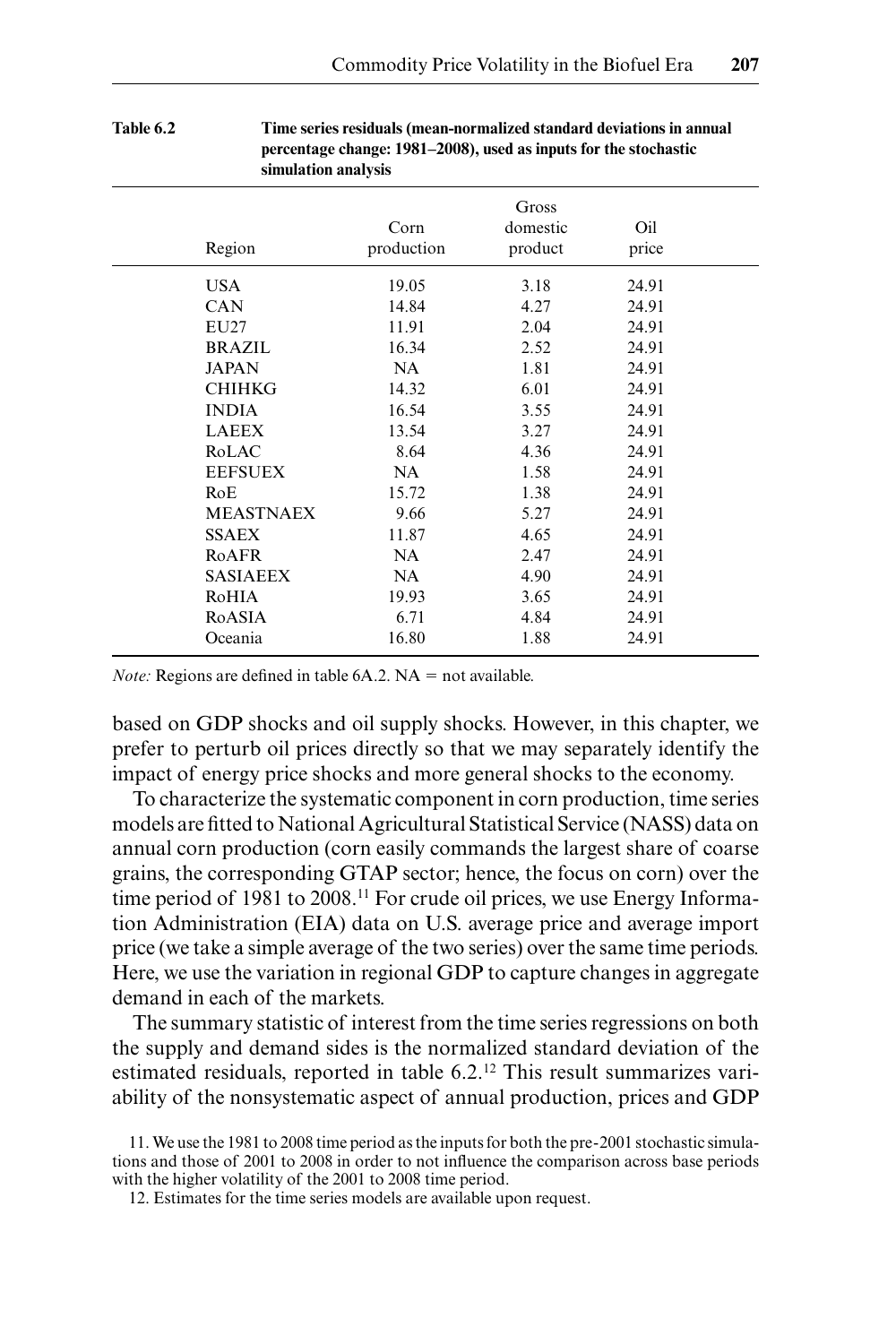in each region for the 1981 to 2008 time period (sectors and regions are defined in appendix tables 6A.1 and 6A.2). This is calculated as: √*variance* (of estimated residuals) divided by the mean value of production (or prices, or GDP), and multiplied by 100 percent. Not surprisingly, from table 6.2, we see that corn production and oil prices were much more volatile than GDP over the time period, with oil prices being somewhat more volatile than corn production. Note that we do not attempt to estimate region-specific variances for oil prices as we assume this to be a well-integrated global market.

#### **6.6 Results for 2001 and 2008**

#### 6.6.1 Prebiofuel Era

Our first task is to examine the performance of the model with respect to the 2001 base period. The first pair of columns in table 6.3 reports the model- generated standard deviations in annual percentage change in coarse grains prices based on several alternative stochastic simulations undertaken using the Stroud Gaussian Quadrature as detailed in Arndt (1996) and Pearson and Arndt (2000). In the first column, we report the standard deviations in coarse grains prices when all three stochastic shocks from table 6.2 are simultaneously implemented. Focusing on the United States, the model with all three shocks predicts the standard deviation of annual percentage changes in corn prices to be 28.5, while the historical outcome (over the entire 1982 to 2008 period) revealed a standard deviation of just 20. So the model overpredicts volatility in corn markets. This is likely due to the fact that it treats producers and consumers as myopic agents who use only current information on planting and pricing to inform their production decisions. By incorporating forward- looking behavior as well as stockholding, we would expect the model to produce less price variation. Introducing more elastic consumer demand would be one way of mimicking such effects and inducing the model to more closely follow historical price volatility.

The second column under the 2001 heading reports the impact on coarse grains price volatility of oil price shocks only. From these results, it is clear that the energy price shocks have little impact on corn markets in the prebiofuel era. In the United States, the amount of coarse grains price variation generated by oil price- only shocks is just a standard deviation of 1.1 percent, whereas the variation from the three sources is 28.5 percent (resulting in oil's share of the total equaling 0.04, as reported in parentheses in table 6.3). This confirms the findings of Tyner (2009), who reports very little integration of crude oil and corn prices over the 1988 to 2005 period.

The third column in table 6.3 reports the observed variation in coarse grains prices from volatility in corn production. This indicates that the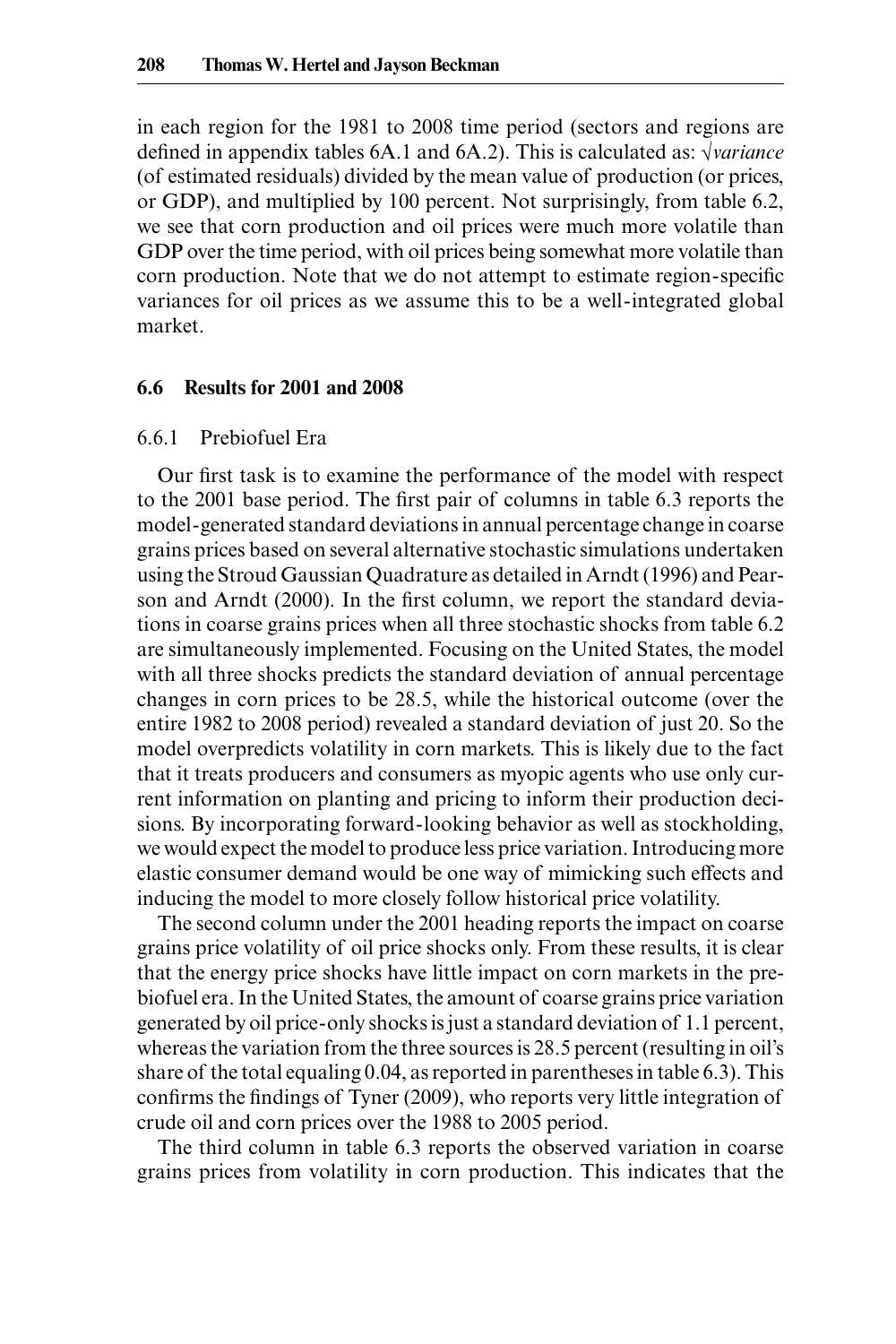| Table 6.3                                                                                                                                                                    |                   |                                    | Model-generated coarse grain price variation in 2001, 2008, and 2015 economies |                                                                                                                                     |                                                                                                                   |                            |                     |                                       |                            |
|------------------------------------------------------------------------------------------------------------------------------------------------------------------------------|-------------------|------------------------------------|--------------------------------------------------------------------------------|-------------------------------------------------------------------------------------------------------------------------------------|-------------------------------------------------------------------------------------------------------------------|----------------------------|---------------------|---------------------------------------|----------------------------|
|                                                                                                                                                                              |                   | 2001 model volatility              |                                                                                |                                                                                                                                     | 2008 model volatility                                                                                             |                            |                     | 2015 model volatility (Base-No RFS/BW |                            |
|                                                                                                                                                                              |                   | ö                                  | Com                                                                            | ₹                                                                                                                                   |                                                                                                                   | Com                        | $\overline{AB}$     |                                       | Com                        |
| Region                                                                                                                                                                       | shocks            | price                              | production                                                                     | shocks                                                                                                                              | Oil price                                                                                                         | productior                 | shocks              | Oil price                             | production                 |
| USA CAN<br>CAN<br>EU27 BRAZIL<br>BRAZIL<br>CHIHKG<br>CHIHKG<br>CHIHKG<br>MEASTNAEX<br>ROAFR<br>ROAFR<br>ROAFR<br>ROAFR<br>ROAFR<br>ROAFR<br>ROAFR<br>ROAFR<br>ROAFR<br>ROAFR |                   | (40)                               | 27.5 (.96)                                                                     |                                                                                                                                     | 0.0(32)                                                                                                           | 28.7 (.93)                 |                     | 5.6 (.53)                             | 25.1 (.84)                 |
|                                                                                                                                                                              |                   | 1.1 $(.07)$                        | 16.2(.97)                                                                      | c x x q o c o v q q o c l q q q o c o c q q<br>c x q q o c o v q q o c q q q o c o q q q<br>c x q q o c v q q o c q q q q q q q q q | 4.4 (.23)                                                                                                         | 18.0 (.96)                 |                     | 5.5 (.29)                             | 17.7(.95)<br>19.8 (.98)    |
|                                                                                                                                                                              |                   | 1.0(0.05)                          | 17.5(.96)                                                                      |                                                                                                                                     | 3.1(.15)                                                                                                          | (98)<br>20.0(              |                     | 3.2(.16)                              |                            |
|                                                                                                                                                                              |                   |                                    | (8.8)(.99)                                                                     |                                                                                                                                     |                                                                                                                   | (99)<br>20.7(              |                     | (22)<br>4.5(                          | 20.3 (.99)                 |
|                                                                                                                                                                              |                   |                                    | 3.8 (.77)                                                                      |                                                                                                                                     | 4.3 (.20)<br>2.3 (.24)                                                                                            | (92)<br>8.9(               |                     | (48)<br>4.3(                          | 7.6 (.88)                  |
|                                                                                                                                                                              |                   | $1.1(06)$<br>$0.2(04)$<br>$0.1(0)$ | 32.4 (.95)                                                                     |                                                                                                                                     | 1.8(.04)                                                                                                          | 46.4 (.99)                 |                     | (02)<br>0.8(                          | 46.0 (.99)                 |
|                                                                                                                                                                              |                   | 1.5(05)                            | 31.1(.99)                                                                      |                                                                                                                                     | 5.1 (.14)                                                                                                         | 36.9 (.98)                 |                     |                                       | 36.9 (.98)                 |
|                                                                                                                                                                              |                   | 1.0(0.05)                          | 18.1 (.97)                                                                     |                                                                                                                                     |                                                                                                                   | 19.8 (.97)                 |                     | $3.9(.10)$<br>$5.8(.29)$              | $19.5(.97)$<br>$12.5(.96)$ |
|                                                                                                                                                                              |                   | 0.4(03)                            | 11.0(0.95)                                                                     |                                                                                                                                     | $5.0(.25)$<br>$2.2(.16)$                                                                                          | 12.8 (.96)                 |                     | 3.4(0.26)                             |                            |
|                                                                                                                                                                              |                   |                                    | 0.7(.29)                                                                       |                                                                                                                                     | 1.8(.65)                                                                                                          |                            |                     |                                       | 1.5(.52)                   |
|                                                                                                                                                                              |                   | $1.1(49)$<br>$1.9(09)$             | 20.4(0.99)                                                                     |                                                                                                                                     | 3.8(.17)                                                                                                          | $1.5(.54)$<br>$22.2(1.00)$ |                     | $1.3(46)$<br>$3.7(17)$                | 22.0 (1.00)                |
|                                                                                                                                                                              |                   | 3.4(.29)                           | (94)                                                                           |                                                                                                                                     | (0.2(.70)                                                                                                         | 12.9 (.88)                 |                     |                                       | 12.7(0.85)                 |
|                                                                                                                                                                              |                   |                                    | 0.7(0.26)                                                                      |                                                                                                                                     | 9.5 (1.56)                                                                                                        | 1.0(.17)                   |                     | $8.8(.59)$<br>7.6 (1.25)              | (17)<br>$\frac{1}{0}$      |
|                                                                                                                                                                              |                   | $2.6(0.92)$<br>$0.6(0.19)$         | 1.9(.64)                                                                       |                                                                                                                                     |                                                                                                                   | 4.7 (.88)                  |                     | 2.9(.55)                              | 4.2 (.79)                  |
|                                                                                                                                                                              |                   | 0.2(03)                            | 4.0(74)                                                                        |                                                                                                                                     |                                                                                                                   | 5.6 (.87)                  |                     | 1.0(.16)                              | 5.4 (.88)                  |
|                                                                                                                                                                              |                   | 0.6(.12)                           | 3.7(.77)                                                                       |                                                                                                                                     |                                                                                                                   | 5.6(.91)                   |                     |                                       | 4.9 (.88)                  |
|                                                                                                                                                                              |                   | (40.4)                             | 1.7(95)                                                                        |                                                                                                                                     | $\begin{array}{l} 2.1 \ (39) \\ 0.5 \ (37) \\ 1.0 \ (1.6) \\ 1.1 \ (39) \\ 1.1 \ (39) \\ 3.0 \ (1.5) \end{array}$ | 2.9(.96)                   |                     | $1.8(.31)$<br>0.3 $(.02)$             | (2.7(97)                   |
|                                                                                                                                                                              | $\frac{139}{184}$ | 0.5(03)                            | (8.5(.98)                                                                      |                                                                                                                                     |                                                                                                                   | 19.1 (.96)                 | $\frac{19.2}{15.5}$ | (22)<br>4.2(                          | (16') 9'81                 |
|                                                                                                                                                                              |                   |                                    |                                                                                | 16.3                                                                                                                                |                                                                                                                   |                            |                     |                                       |                            |

Notes: Numbers in parentheses represent the share of volatility for oil price/corn production inputs in total volatility. Historical variation in corn prices for the<br>United States was 21.6 standard deviations over the 1981 *Notes:* Numbers in parentheses represent the share of volatility for oil price/corn production inputs in total volatility. Historical variation in corn prices for the United States was 21.6 standard deviations over the 1981–2008 time period. Regions are defined in table 6A.2

 $12015$  $\therefore$  2001 2009 j.  $\cdot$  $\cdot$  $\ddot{\cdot}$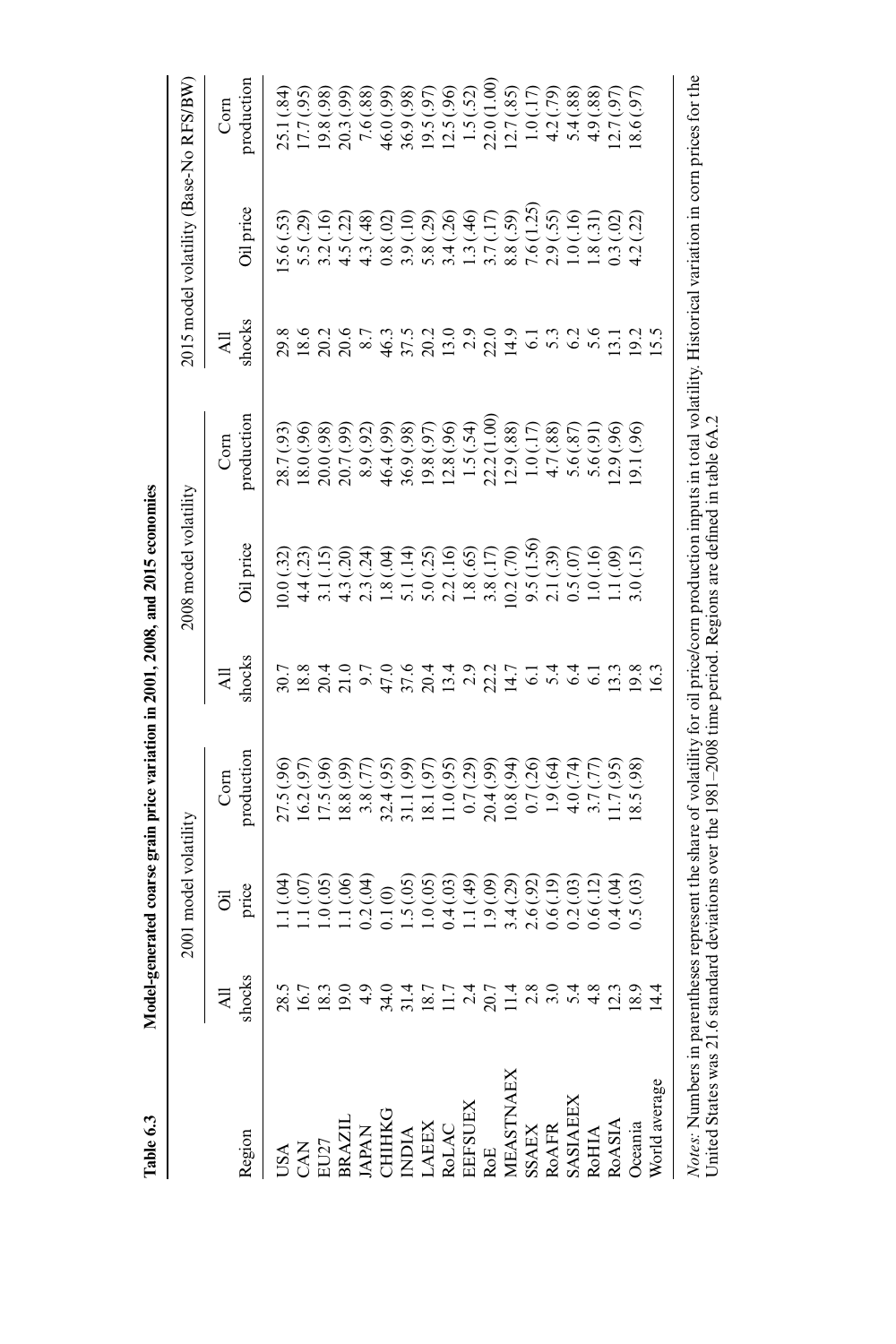|             |          |             |          | Parameter |               |          |
|-------------|----------|-------------|----------|-----------|---------------|----------|
| Time period | $\sigma$ | $\eta_{FD}$ | $\alpha$ | ß         | $\Theta_{CE}$ | $v_{EC}$ |
| 2001        | 3.95     | 0.10        | 0.25     | 0.06      | 0.39          | 0.43     |
| 2008        | 3.95     | 0.10        | 0.44     | 0.26      | 0.67          | 0.31     |
| 2015        | 3.95     | 0.10        | 0.60     | 0.40      | 0.70          | 0.25     |

**Table 6.4 Applied general equilibrium model parameters and data**

*Source:* Authors' calculations, based on the applied general equilibrium model parameter file and data bases.

majority of corn price variation in this historical period (a 0.96 share of the total) was due to volatility in corn production.

#### 6.6.2 Biofuel Era

As discussed in the preceding section, we update the data base to 2008 in order to provide a reasonably current representation of the global economy in the context of the biofuel era. We then redo the same stochastic simulation experiments as 2001 to explore the energy or agricultural commodity price transmission in the biofuel era. The middle set of columns in table 6.3 present the results from this experiment.

The model estimates somewhat higher overall coarse grain price variation (standard deviation of 30.7 percent) in this case. Now, the ratio of the variation from energy price shocks to the total shocks is 0.32, versus the 0.04 for the 2001 database. This is hardly surprising in light of expression (19) and Proposition 3. Referring to table 6.4, which summarizes some of the key parameters or pieces of data from the three base years, we see that the shares of coarse grains going to ethanol production  $(\beta)$  rises fourfold over this period. In addition, the share of ethanol going to the price- sensitive side of the ethanol market  $(\alpha)$  nearly doubles, and the net supply elasticity of corn to ethanol falls. Based on Proposition 3, all of these changes serve to boost the responsiveness of corn pries to liquid fuel prices. Meanwhile, the contribution of corn supply shocks to total volatility is somewhat reduced, as we would expect from the larger values for  $\alpha$ ,  $\beta$ , and  $\theta_{CE}$ , although the smaller net supply elasticity of corn to ethanol works in the opposite direction.

### **6.7 The Future of Energy- Agriculture Interactions in the Presence of Alternative Policies**

Having completed our analysis of energy and agricultural commodity interactions in the current environment, we now turn to the analysis of U.S. biofuel policies. U.S. policy, given current technologies, mandates that fifteen billion gallons of corn ethanol be produced by 2015 (this is known as the Renewable Fuel Standard [RFS]), up from roughly seven billion gallons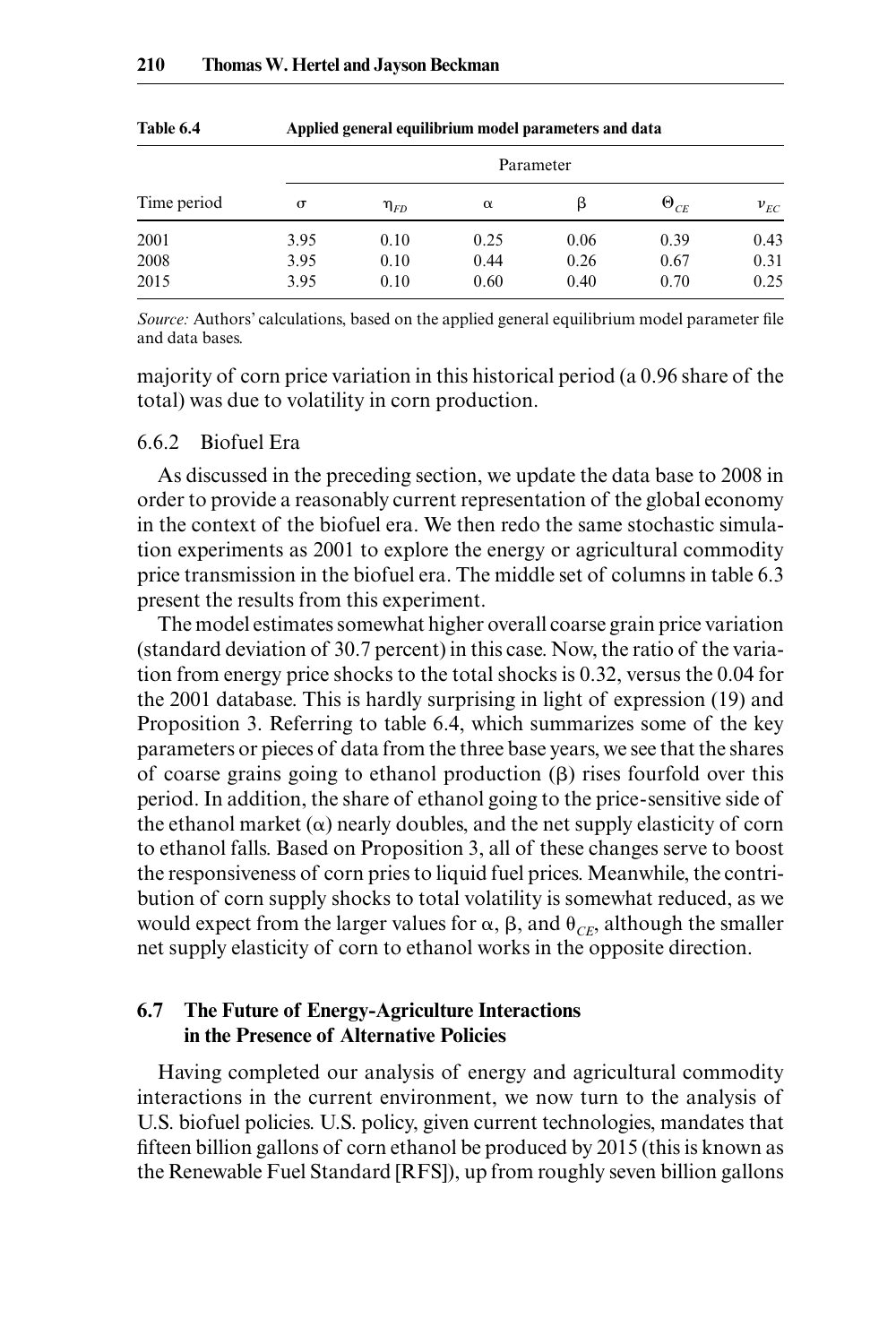produced in 2008.13 We implement this mandate by increasing U.S. ethanol production through an exogenous quantity increase, following Hertel, Tyner, and Birur (2010).

Mathematically, the RFS effectively provides a lower bound on ethanol production and may be represented via the following complementary slackness conditions, where *S* is the per unit subsidy required to induce additional use of ethanol by the price sensitive agents in our model, and *QR* is the ratio of observed ethanol use to the quota as specified under the RFS:

| $S \ge 0 \perp (QR_{RFS} - 1) \ge 0$ | which implies that either: |
|--------------------------------------|----------------------------|
| $S > 0$ , $QR_{RFS} - 1$ = 0         | $(RFS)$ is binding) or:    |
| $S = 0$ , $QR_{RFS} - 1 \ge 0$       | (RFS is nonbinding)        |

Because producers do not actually receive a subsidy for meeting the RFS, the additional cost of producing liquid fuels must be passed forward to consumers. We accomplish this by simultaneously taxing the combined liquid fuel product by the full amount of the subsidy.

The key point regarding the RFS is that it is asymmetric. Thus, when the RFS is just binding  $[S = 0, (QR<sub>RFS</sub> - 1) = 0]$ , any rise in the price of gasoline will increase ethanol production past the mandated amount because ethanol is now better able to compete with gasoline on an energy basis. In this case, corn demand (and price) will be responsive to changes in the oil price. In contrast, a decrease in the price of gasoline does nothing to ethanol production (i.e., it stays at the fifteen billion gallon mark) as this is the mandated amount;  $S > 0$  ensures that the ethanol continues to be used at current levels. Of course, if the RFS is severely binding  $[S \gg 0, (QR_{RFS}-1) = 0]$ , then oil prices will have to rise considerably before reaching the point where  $S = 0$ and the fuel price begins to translate through to the corn price. Because it is very difficult to predict whether the RFS will be binding in 2015, and if so, how severely binding it will be, we adopt the simple assumption that the RFS is just barely binding in the initial equilibrium. Therefore, any rise in oil prices will translate through to corn prices.

A blend wall works differently from the RFS; as pointed out by Tyner  $(2009)$ , the blend wall is an effective constraint on demand.<sup>14</sup> Mathematically, the blend wall provides an upper bound on the ethanol intensity of liquid fuels and may be represented via the following complementary slack-

<sup>13.</sup> The RFS also mandates the production of advanced biofuels, which we do not consider here.

<sup>14.</sup> The Energy Information Agency estimates U.S. gasoline consumption at approximately 135 billion gallons; therefore, if the entire amount was blended with ethanol, we would fall short of the fi fteen billion gallon mark. Several alternatives have been suggested, such as improving E85 demand and increasing the blending regulation (this is currently being investigated by the Environmental Protection Agency) to 12 or 15 percent.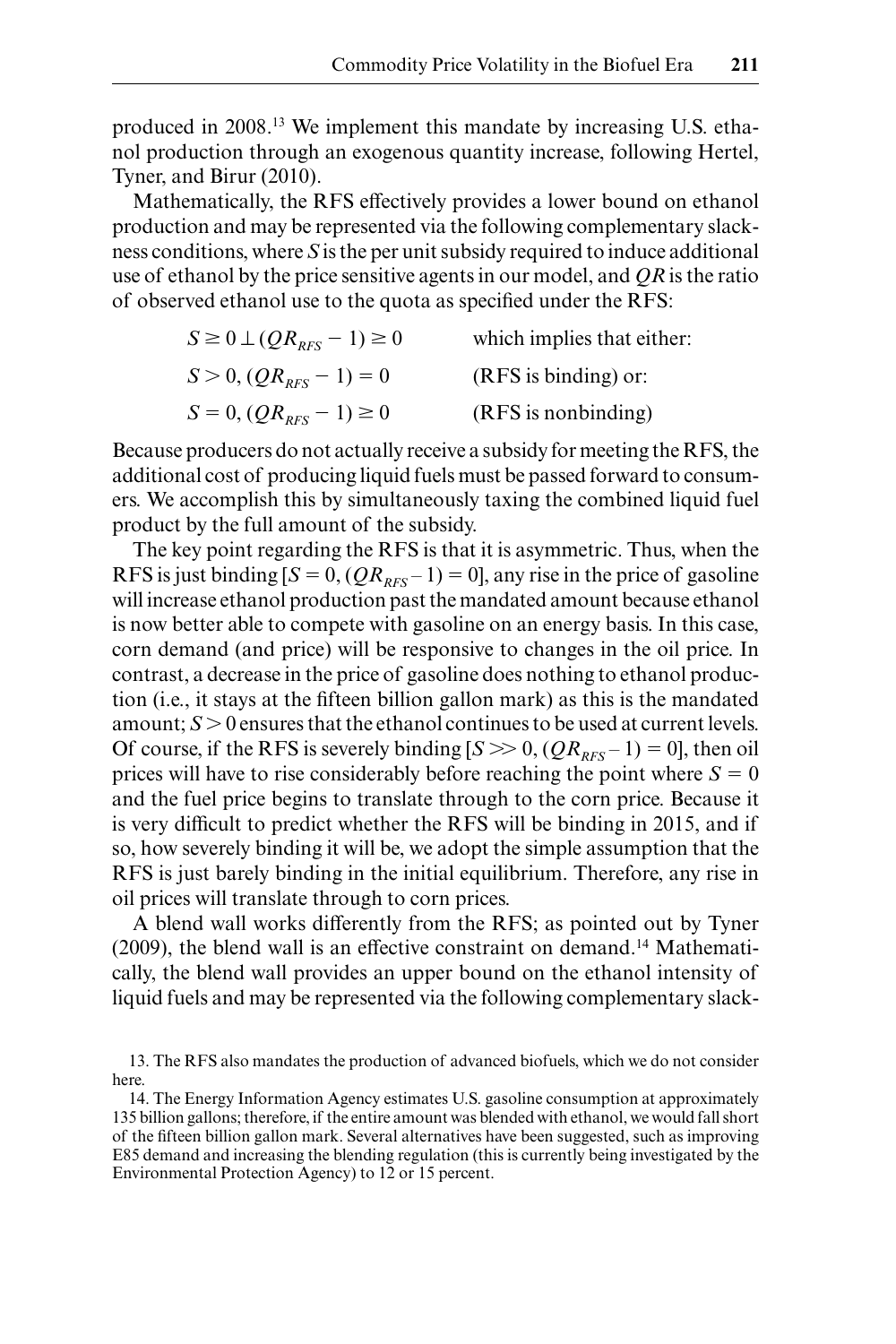ness conditions, where *T* is the per unit tax required to restrict additional use of ethanol, and QR is the ratio of observed ethanol intensity  $(Q_F / Q_F)$ to the blend wall.

| $T \geq 0 \perp (1 - QR_{\scriptscriptstyle RW}) \geq 0$ | which implies that either: |
|----------------------------------------------------------|----------------------------|
| $T > 0$ , $(1 - QR_{BW}) = 0$                            | (BW is binding) or:        |
| $T = 0$ , $(1 - QR_{BW}) \ge 0$                          | (BW is nonbinding)         |

For illustrative purposes, consider the case in which the blendwall is just barely binding so that  $T = 0$ ,  $(1 - QR_{BW}) = 0$ , but the RFS is not binding. Then if the price of gasoline were to rise, the ethanol intensity of liquid fuel use would not change because it is up against the blend wall. Of course, the overall level of ethanol production may well fall as total liquid fuel consumption falls, thereby dragging down the maximum amount of ethanol that can be added. In this case, the tax adjusts to ensure the constraint remains binding. However, if the price of gasoline falls, the ethanol intensity of production will decline, thereby moving off this constraint such that the blend wall becomes nonbinding.

As with the RFS, it is difficult to predict the extent to which the blend wall will be binding in 2015. However, given the strong political interest in maintaining ethanol production, at the time of the NBER conference (Spring 2010), we viewed it as likely that the blend wall would be adjusted upward in the future in order to permit the industry to meet the RFS. At the time of our revision of this chapter, this has indeed been done by the U.S. Environmental Protection Agency (EPA), with the blend rate for recent model vehicles now raised to 15 percent. It seems unlikely that E85 (a fuel blend comprising 85 percent ethanol) use will expand greatly in the United States due to infrastructure limitations (the flex-fuel auto stock is limited, and for this reason, the number of fuel stations offering E85 is also quite limited); therefore, it is reasonable to consider the case wherein the blend wall is adjusted such that it is just becoming binding at the 2015 RFS level.

Given the many different combinations of RFS and blend wall policy regimes, we investigate the importance of energy price shocks on agricultural commodity prices under four different scenarios:

1. *Base case:* The RFS is not binding under any combination of commodity market shocks, and the blend wall is ignored. We expect that this base case will offer the largest scope for energy price shocks to influence agricultural commodity price volatility. Results from this case are reported in the last part of table 6.3.

2. *RFS is just binding:* That is, corn ethanol production is precisely fifteen billion gallons in 2015. In this case, if oil prices rise due to a random shock to the petroleum market, ethanol production will also rise as this fuel is substituted for the higher priced petroleum. However, the effect of declin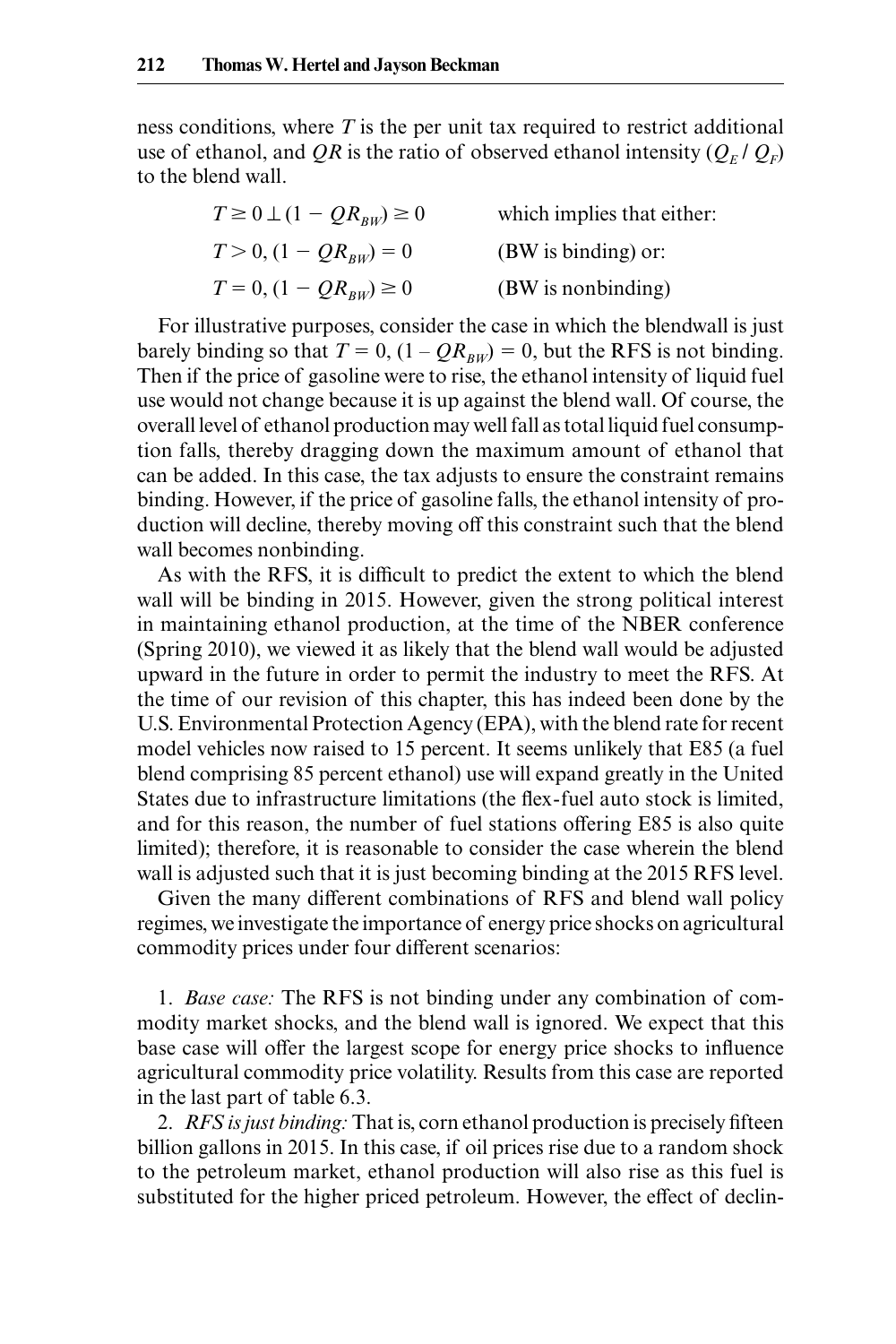ing petroleum prices will not be translated back to the corn market as the RFS will prevent a contraction of ethanol production. This has the effect of making corn demand more inelastic such that commodity price volatility is greater in the wake of the supply- side shocks. Results from this and the subsequent experiments are reported in table 6.5.

3. *RFS is not binding; however, the blend wall is binding:* In this case, we assume that the strength of the overall economy as well as the relative prices of petroleum and corn in 2015 are such that ethanol production is well above the level specified by the RFS so that the random shocks introduced in the following never threaten to push production below the fifteen billion gallon annual target. However, in this case, the blend wall is very likely to be binding, and we specify the initial conditions in the model such that  $T = 0$ ,  $(1 - QR_{BW}) = 0$ ; that is, the blend wall is on the verge of binding. In this case, we expect the impact of an oil price rise on corn price volatility to be very modest as it is not possible to increase the ethanol intensity of liquid fuels, so the only changes in ethanol use will be those emanating from changes in overall liquid fuel use.

4. *RFS and blend wall are both on the verge of binding:* This scenario could arise if the blend wall were continually adjusted upward, just reaching the point at which the RFS is met. In this case we have  $T = 0$ ,  $(1 - QR_{BW}) = 0$ and  $S = 0$ ,  $(QR_{RFS} - 1) = 0$ .

Let us first consider the 2015 base case results presented in table 6.3. These indicate that, relative to the 2008 database, in the absence of any role for the RFS and blend wall (BW), energy price shocks contribute more to coarse grain price variation. Indeed, energy price volatility now contributes to a standard deviation of 15.6, which amounts to 0.53 of the total variation in corn prices (but still less than the independent variation induced by corn supply-side shocks). This result is expected as even more corn is going to ethanol production (table 6.4), and there is double the amount of ethanol produced, compared to the 2008 database. In addition, ethanol production is free to respond to both low and high oil price draws from the stochastic simulations because the RFS and BW are nonbinding. The contribution of corn supply- side volatility shocks to corn price variation is also lowest for this case.

For the second scenario, we follow the same process as before to stimulate ethanol production to the RFS amount, and we run the same stochastic simulations; however, as noted previously, we assume that the RFS is initially just binding, and we implement the requirement that U.S. ethanol production cannot fall below fifteen billion gallons. Results for this scenario indicate (refer to table 6.5) that the share of energy price volatility to total corn price variation is cut in half from the base case (from 0.53 to 0.26). This is due to the fact that we truncate consumers' response to low oil price draws by using less ethanol. Implementation of the RFS also leads to much higher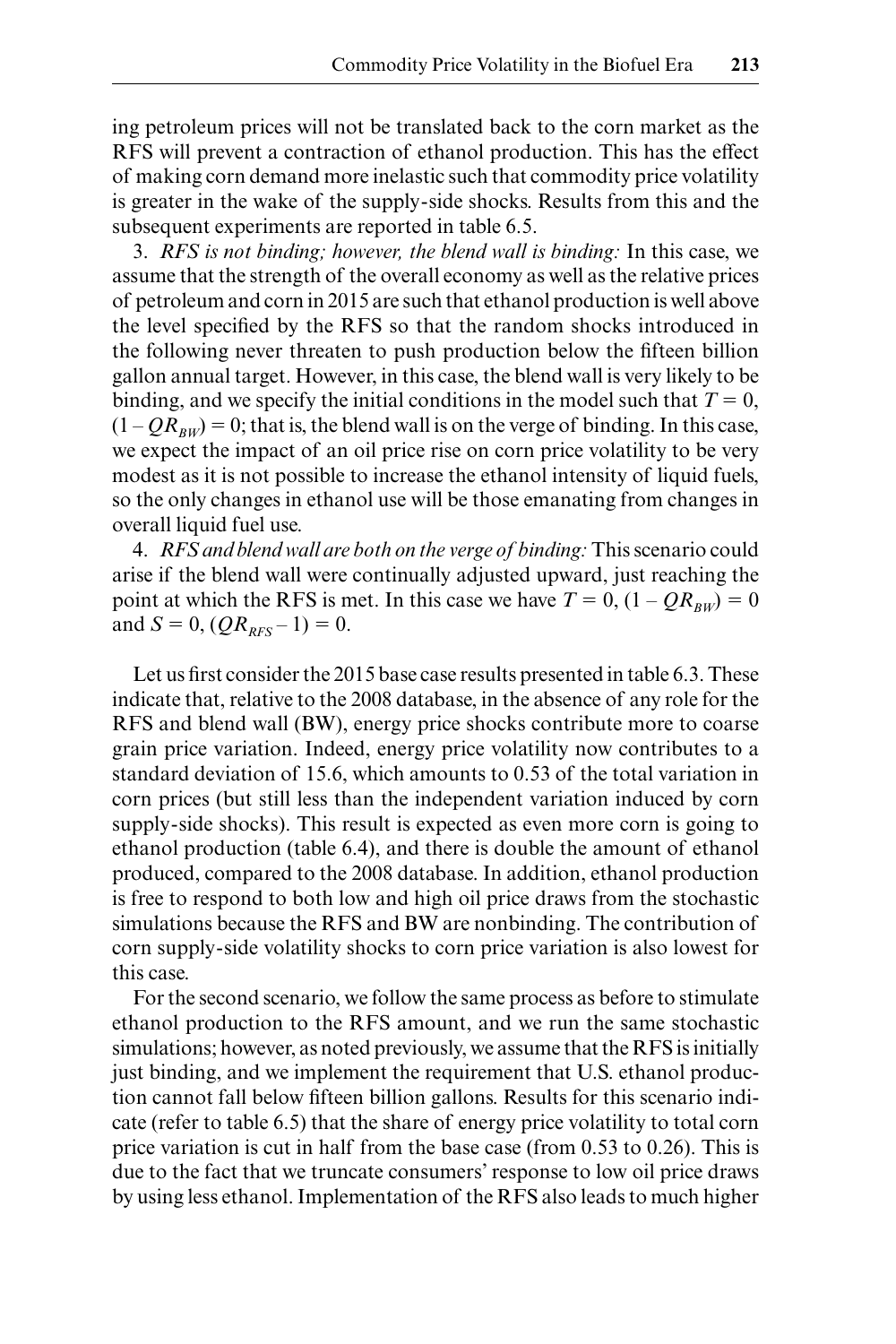| Table 6.5                                                                                                                                                         |                                                                   |                             |                                    |                                                                 |                                                                             | Model-generated coarse grain price variation in the 2015 economy for the base case, renewable fuels standard (RFS), and a blend wall |                                                                                                                                                                                                                                                                                                               |                            |                                                         |
|-------------------------------------------------------------------------------------------------------------------------------------------------------------------|-------------------------------------------------------------------|-----------------------------|------------------------------------|-----------------------------------------------------------------|-----------------------------------------------------------------------------|--------------------------------------------------------------------------------------------------------------------------------------|---------------------------------------------------------------------------------------------------------------------------------------------------------------------------------------------------------------------------------------------------------------------------------------------------------------|----------------------------|---------------------------------------------------------|
|                                                                                                                                                                   |                                                                   | RFS binding                 |                                    |                                                                 | Blend wall binding                                                          |                                                                                                                                      |                                                                                                                                                                                                                                                                                                               | RFS and blend wall binding |                                                         |
|                                                                                                                                                                   | ₹                                                                 |                             | Com                                | ₹                                                               |                                                                             | Com                                                                                                                                  | ₹                                                                                                                                                                                                                                                                                                             |                            | Com                                                     |
| Region                                                                                                                                                            | shocks                                                            | Oil price                   | production                         | shocks                                                          | Oil price                                                                   | production                                                                                                                           | shocks                                                                                                                                                                                                                                                                                                        | <b>Dil</b> price           | production                                              |
|                                                                                                                                                                   |                                                                   | 9.5(26)                     | 36.7 (.99)                         | 31.6                                                            | 5.7(.21)                                                                    | 28.2 (.89)                                                                                                                           | 40.4                                                                                                                                                                                                                                                                                                          | .2(03)                     | 89.5 (.98)                                              |
|                                                                                                                                                                   |                                                                   | 3.8 (.19)                   | 18.9 (.96)                         |                                                                 | (17)                                                                        | (8.1(.96)                                                                                                                            |                                                                                                                                                                                                                                                                                                               | $(60)$ 8.                  | [9.3(.97)                                               |
| USA<br>CAN<br>EU27<br>ENAZIL<br>ERAZIL<br>CHIHKG<br>CHIHKG<br>CHIHKG<br>CHIAC<br>NASTNAEX<br>ROAFR<br>ROAFR<br>ROAFR<br>ROAFR<br>ROAFR<br>SSAEX<br>SSAEX<br>ROAFR | T S S I D G F I T G M N T G G G G F T T M N T G G G G G F T T M N | 2.5(                        | (38)<br>20.2 (<br>20.7 (<br>10.2 ( | $\frac{18.7}{20.2}$<br>20.2 1 0 1 4 5 7 0 0<br>20.2 1 4 5 7 0 0 | Ë<br>$\frac{1}{2}$ .                                                        | 19.8 (.98)                                                                                                                           | $\begin{array}{c} 9.96 \\ 2.07 \\ 1.11 \\ 2.08 \\ 3.09 \\ 4.09 \\ 4.09 \\ 5.09 \\ 5.09 \\ 6.09 \\ 7.09 \\ 7.09 \\ 7.09 \\ 7.09 \\ 7.09 \\ 7.09 \\ 7.09 \\ 7.09 \\ 7.09 \\ 7.09 \\ 7.09 \\ 7.09 \\ 7.09 \\ 7.09 \\ 7.09 \\ 7.09 \\ 7.09 \\ 7.09 \\ 7.09 \\ 7.09 \\ 7.09 \\ 7.09 \\ 7.09 \\ 7.09 \\ 7.09 \\ 7.$ | $(60)$ 8.                  | 20.2 (.98)<br>20.9 (.99)                                |
|                                                                                                                                                                   |                                                                   | $\frac{2}{10}$<br>3.5(      | 39)                                |                                                                 | $\overline{15}$                                                             | 20.3 (.99)                                                                                                                           |                                                                                                                                                                                                                                                                                                               | 2.3(11)                    |                                                         |
|                                                                                                                                                                   |                                                                   | 2.2(.20)                    | (35)                               |                                                                 | (16)<br>3.2(                                                                | 8.9 (.88)                                                                                                                            |                                                                                                                                                                                                                                                                                                               | 0.3(03)                    | $11.4(0.94)$<br>46.1(0.99)                              |
|                                                                                                                                                                   |                                                                   |                             | 46.1 (.99)                         |                                                                 | 1.4(03)                                                                     | 46.0 (.99)                                                                                                                           |                                                                                                                                                                                                                                                                                                               | $-.8(.04)$                 |                                                         |
|                                                                                                                                                                   |                                                                   | $1.3(03)$<br>$3.9(10)$      | 36.9 (.98)                         |                                                                 | 4.0(.11)                                                                    | 36.9 (.98)                                                                                                                           |                                                                                                                                                                                                                                                                                                               | 4.1(.11)                   | 36.9 (.98)<br>20.9 (.99)                                |
|                                                                                                                                                                   |                                                                   | 4.3 (.20)<br>2.0 (.14)      | 20.7 (.97)                         |                                                                 |                                                                             | 19.7(.98)                                                                                                                            |                                                                                                                                                                                                                                                                                                               | 2.4(.11)                   |                                                         |
|                                                                                                                                                                   |                                                                   |                             | .3.6(.97)                          |                                                                 |                                                                             | (2.8(.95)                                                                                                                            |                                                                                                                                                                                                                                                                                                               |                            | 14.0(0.96)                                              |
|                                                                                                                                                                   |                                                                   | 0.9(0.32)                   |                                    | 13.9999740                                                      | $\begin{array}{c} 3.8 \; (.19) \\ 1.6 \; (.12) \\ 0.6 \; (.21) \end{array}$ | 1.6(.55)                                                                                                                             |                                                                                                                                                                                                                                                                                                               | $0.4(0.03)$<br>1.5(.51)    |                                                         |
|                                                                                                                                                                   |                                                                   | 3.0(0.14)                   | $1.8(.60)$<br>$22.3(1.00)$         |                                                                 | 2.9(0.13)                                                                   | 22.0 (1.00                                                                                                                           |                                                                                                                                                                                                                                                                                                               | 2.4(11)                    | $\begin{array}{c} 1.9\,(.62)\\ 22.3\,(1.00)\end{array}$ |
|                                                                                                                                                                   |                                                                   | 8.1(.55)                    | 3.0(0.88)                          |                                                                 |                                                                             | (2.8(.88))                                                                                                                           |                                                                                                                                                                                                                                                                                                               | 7.3(.50)                   | 13.0(00)                                                |
|                                                                                                                                                                   |                                                                   | 7.4 (1.24)<br>1.9 (.30)     | 1.1(19)                            |                                                                 | (1.23)<br>7.8 (.54)<br>7.4 (1.23)                                           | 1.0(.17)                                                                                                                             |                                                                                                                                                                                                                                                                                                               | 7.4 (1.22)                 | 1.1(.18)                                                |
|                                                                                                                                                                   |                                                                   |                             | 5.6 (.90)                          |                                                                 | (27)<br>$\sum$                                                              | 4.7(83)                                                                                                                              |                                                                                                                                                                                                                                                                                                               | 0.7(.11)                   | 6.1(90)                                                 |
|                                                                                                                                                                   |                                                                   | 0.4(06)                     | (35)<br>5.8(                       |                                                                 | (05)                                                                        | 5.5 (.86)                                                                                                                            | 6.9                                                                                                                                                                                                                                                                                                           | 0.2(0.02)                  | (6.0, 87)                                               |
|                                                                                                                                                                   |                                                                   | (13)<br>0.8 <sub>0</sub>    | 5.7(.89)                           |                                                                 | $\Xi$<br>3.3(                                                               | 5.4(.87)                                                                                                                             | 7.0                                                                                                                                                                                                                                                                                                           | 0.2(04)                    | 6.2(.89)                                                |
|                                                                                                                                                                   |                                                                   | $\frac{0.8(.06)}{2.7(.15)}$ | 2.9(.97)                           | 13.3                                                            | (50)<br>0.9                                                                 | 2.7(.96)                                                                                                                             | $13.5$<br>20.5                                                                                                                                                                                                                                                                                                | 1.3(.10)                   | 3.0(.96)                                                |
| <b>Dceania</b>                                                                                                                                                    |                                                                   |                             | (35)<br>9.3(                       | 19.5                                                            | (11)<br>$2.2^{\circ}$                                                       | (56, 8, 8)                                                                                                                           |                                                                                                                                                                                                                                                                                                               | 0.9(04)                    | 9.7(.96)                                                |
| Norld average                                                                                                                                                     |                                                                   |                             |                                    | 6.3                                                             |                                                                             |                                                                                                                                      | 19.3                                                                                                                                                                                                                                                                                                          |                            |                                                         |
|                                                                                                                                                                   |                                                                   |                             |                                    |                                                                 |                                                                             |                                                                                                                                      |                                                                                                                                                                                                                                                                                                               |                            |                                                         |

Note: See table 6.3 notes. *Note:* See table 6.3 notes.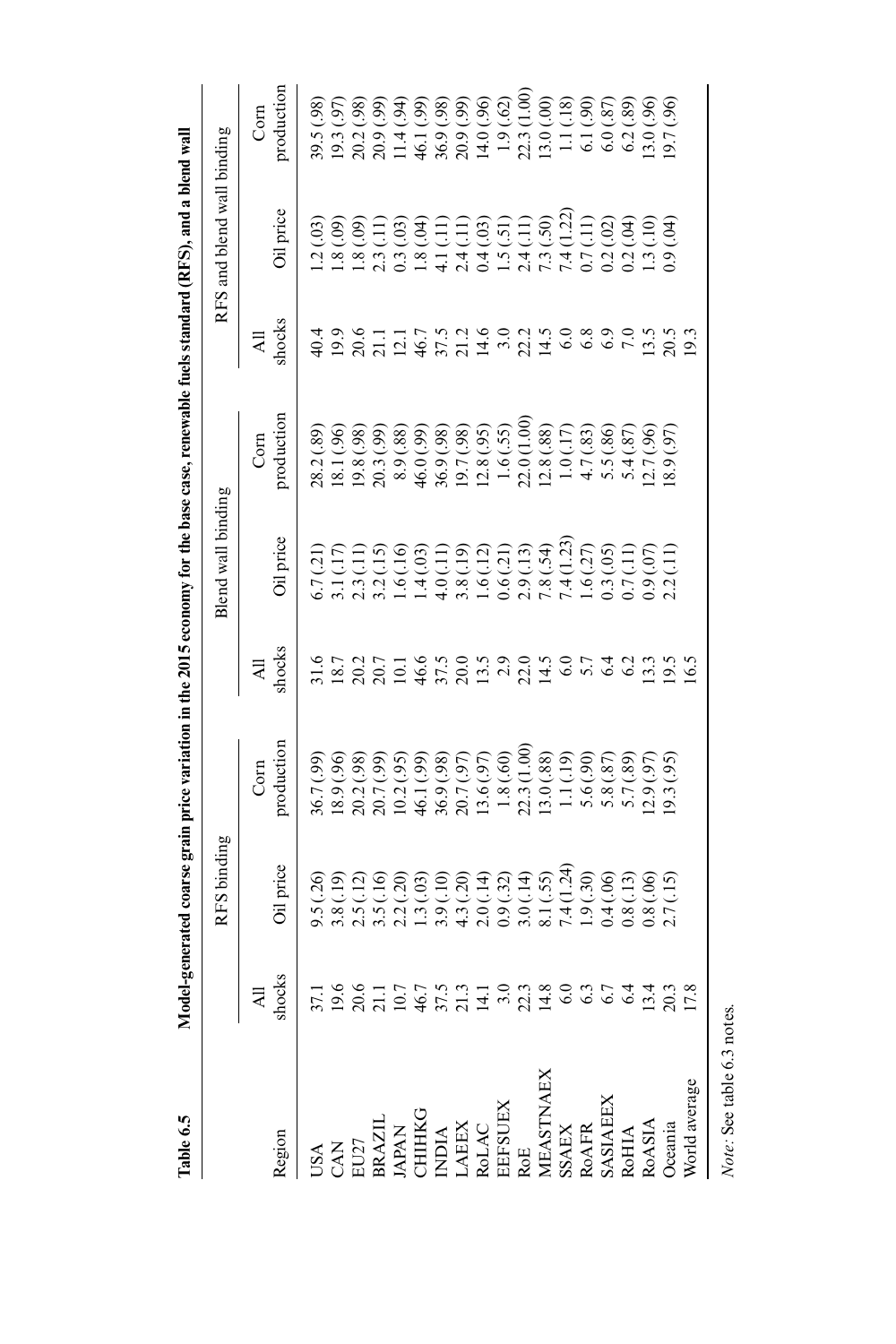variation in corn prices. In Proposition 3, we demonstrated the cause of this; that is, the RFS severs the consumer demand- driven link between liquid fuels price and corn prices in the presence of low oil prices. The absence of price responsiveness in this important sector translates into a magnification of the responsiveness of corn prices to random shocks to corn supplies and nonethanol demand.

These results are similar to those from Yano, Blandford, and Surry (2010), who use Monte Carlo simulations of a PE model to show that the U.S. ethanol mandate reduces the impact that variations in petroleum prices have on corn prices (compared to a "no- mandate" scenario), while the impacts from variations in corn supply on corn prices are increased.

For the third scenario, we allow the RFS to be nonbinding, but we implement a blend wall, which itself is assumed to be just binding. The results from this case indicate that the share of energy price volatility in total corn price variation is even lower than when the RFS is just binding. This is substantiated by Tyner (2009), who notes that the blend wall effectively breaks the link between crude oil and corn prices as ethanol cannot react to high oil prices, but at low oil prices, the blend wall does little to reduce demand for ethanol.

The final scenario in table 6.5 is the case wherein both the RFS and the BW are on the verge of binding. This largely eliminates the demand- side feedback from energy prices to the corn market, which is what we see in the results, with oil price volatility accounting for just 0.03 of the total variation in corn prices. In contrast, the price responsiveness of corn to supply- side shocks is greatly increased. Indeed, when compared to the 2015 base case (no RFS, no BW), corn price volatility in the face of identical supply side shocks is 57 percent greater. If we look at the final row of table 6.5, we see that global price volatility is much increased under this scenario, rising by about one- quarter. Clearly the presence of biofuel mandates and associated fuel blending limits have the potential to greatly destabilize agricultural commodity markets in the future.

In addition to price volatility, it is useful to consider the mean price change

| Table 6.6                           | under the different stochastic scenarios | Mean percentage changes in corn price and ethanol production in 2015 |
|-------------------------------------|------------------------------------------|----------------------------------------------------------------------|
| Scenario                            | Mean percentage<br>price change          | Mean percentage change<br>in ethanol production                      |
| Base case                           | 8.9                                      | 3.7                                                                  |
| Renewable fuels standard            | 18.7                                     | 22.8                                                                 |
| Blend wall                          | 2.1                                      | $-21.1$                                                              |
| Renewable fuels standard/Blend wall | 12.2                                     | $\theta$                                                             |

from the 2015 base. Table 6.6 reports mean changes in both ethanol produc-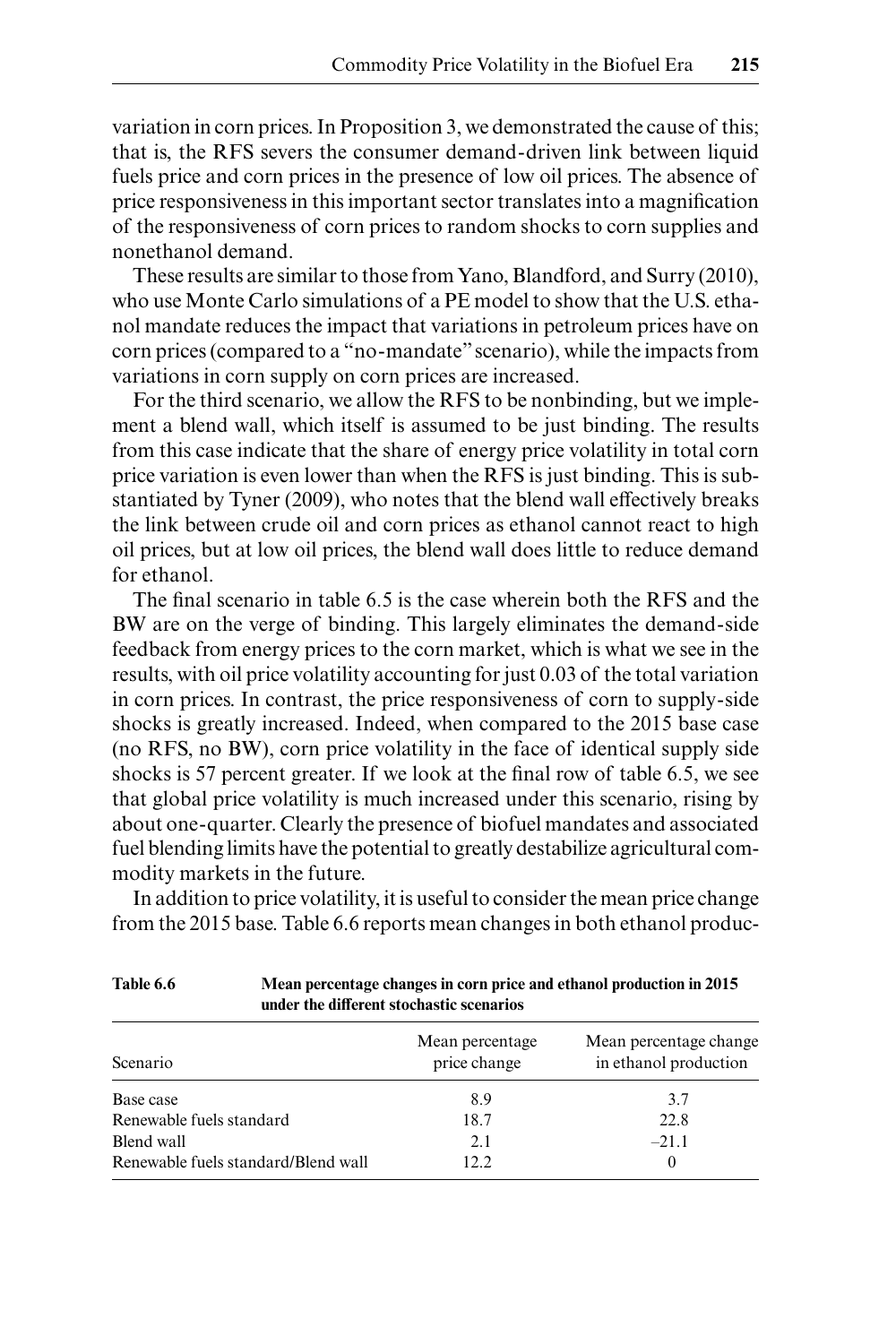tion and corn prices in the United States under different policy regimes. Due to the nature of the demand relationships in the model, production shortfalls generate larger price changes than do symmetric instances of excess production, and the mean corn price change under the base case is greater than zero. When the RFS and blend wall are both binding, ethanol production is unchanged, and the mean change in corn price is even larger, at 12.2 percent. When only the RFS is binding, instances of high corn prices potentially due to a production shortfall—are rewarded with persistent ethanol demand due to the mandate. This has a tendency to boost mean ethanol production as well as mean corn prices. On the other hand, when only the blend wall is binding, episodes of low corn prices—possibly due to a favorable draw from the coarse grains productivity distribution—no longer result in greater ethanol production as the blend wall prevents further expansion. However, high corn prices do result in lower ethanol use, which is why the mean change in ethanol production is  $-21$  percent under the BW scenario. This results in lower expected corn prices as well.

#### **6.8 Discussion**

The relationship between agricultural and energy commodity markets has strengthened significantly with the recent increase in biofuel production. Energy has always played an important role in agricultural production inputs; however, the combination of recent high energy prices with policies aimed at promoting energy security and renewable fuel use have stimulated the use of crop feedstocks in biofuel production. With a mandate to further increase biofuel production in the United States, it is clear that the relationship among agricultural and energy commodities may grow even stronger.

Results from this work indicate that the era of rapid biofuel production strengthened the transmission of energy price volatility into agricultural commodity price variation. The additional mandated production has the potential to further strengthen this transmission. However, the outcome will depend critically on the policy regime in which ethanol markets find themselves. The presence of a Renewable Fuels Standard can hinder the ethanol's sector's ability to react to low oil prices, thereby destabilizing commodity markets. The presence of a liquid fuels blend wall causes a similar disconnection in the transmission of energy prices to agriculture—albeit at high oil prices—and, therefore, also serves to increase commodity price volatility.

Comparing all the scenarios considered here, the absence of all biofuel policies leads to the highest transmission of energy price volatility into commodity price variation and the lowest corn price volatility in response to traditional supply- side shocks. This is because consumers are able to respond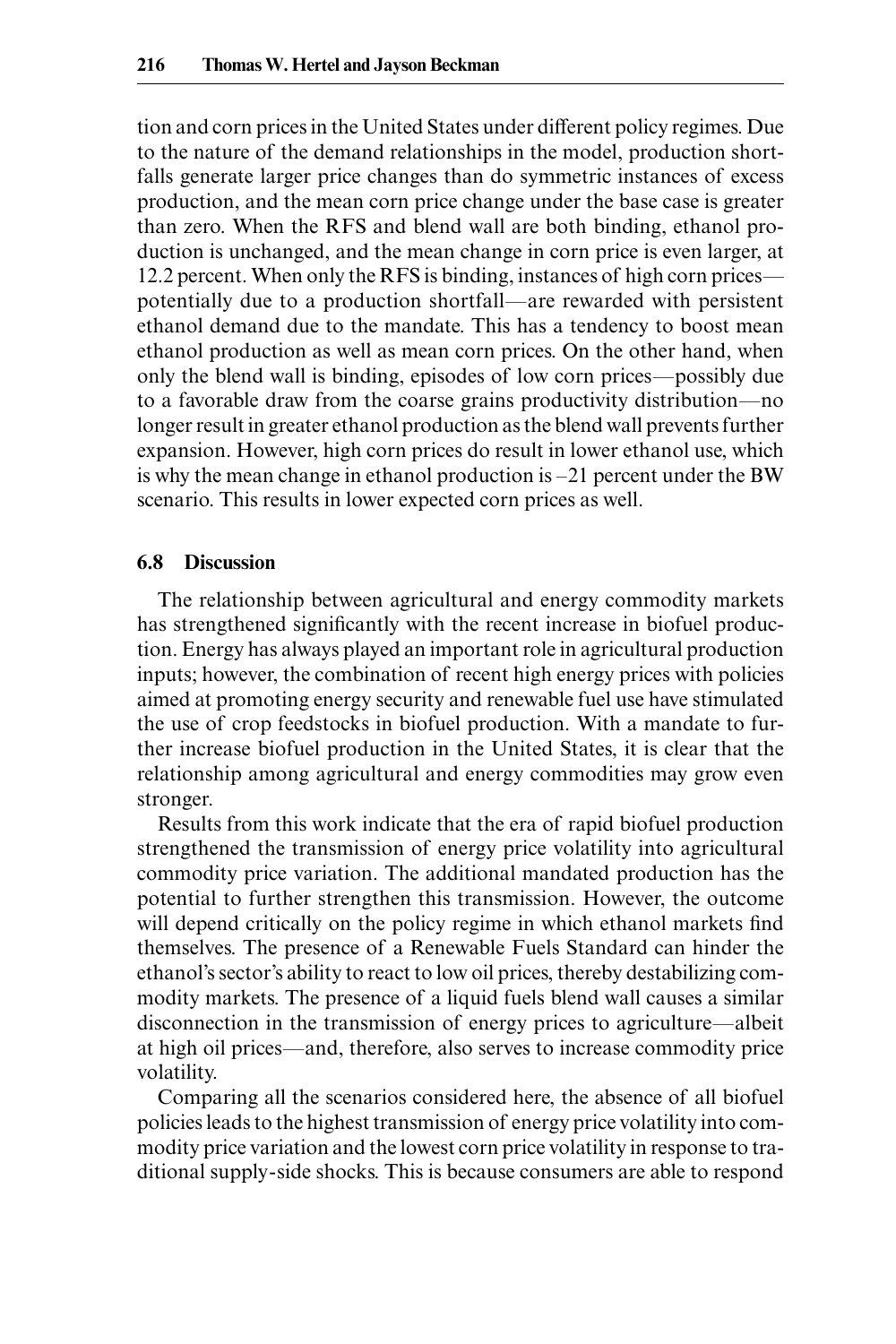to both high and low oil prices by changing their biofuel mix, and adjustment to corn supply shocks are absorbed by energy and nonenergy markets alike. When we implement biofuels policy (either the RFS or a blend wall), the impacts from energy price volatility are smaller than the base case, while the impacts from corn supply volatility are magnified. In the most extreme case, wherein the blend wall is expanded to the point where the RFS is just barely binding, U.S. coarse grains price volatility in response to corn supply shocks is 57 percent higher than in the nonbinding case, and world price volatility is boosted by 25 percent. This underscores the point made by Irwin and Good (2010), who highlight the risk introduced by sizable sales of corn for ethanol production in the United States, particularly in light of mandated minimum purchases. They suggest that this could lead to record price rises in the wake of an extreme weather event in the Corn Belt of the United States—something that has not been observed during recent years. This leads them to advocate introducing some type of safety valve for the biofuels program.

In summary, it seems likely we will experience a future in which agricultural price volatility—particularly for biofuel feedstocks—may rise. The extent of this volatility will depend critically on renewable energy policies. Indeed, in the future, these sources of uncertainty may become more important than traditional agricultural policies in many farm commodity markets.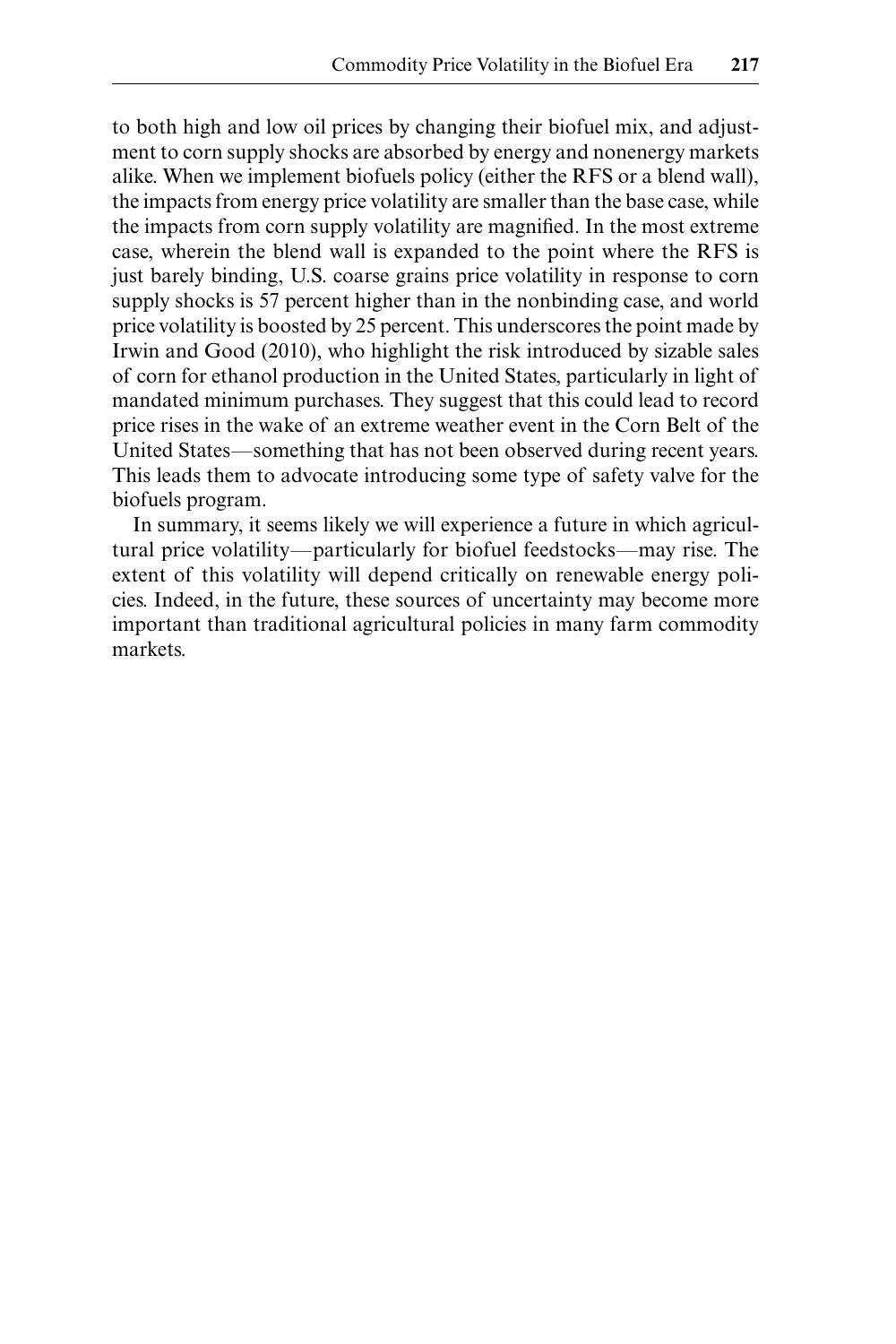# **Appendix**

| Table 6A.1 | Industries, commodities, and their corresponding Global Trade Analysis |
|------------|------------------------------------------------------------------------|
|            | <b>Project (GTAP) notation</b>                                         |

| Industry name        | Commodity<br>name    | Description                              | <b>GTAP</b> notation                                                               |
|----------------------|----------------------|------------------------------------------|------------------------------------------------------------------------------------|
| CrGrains             | CrGrains             | Cereal grains                            | gro                                                                                |
| OthGrains            | OthGrains            | Other grains                             | pdr, wht                                                                           |
| Oilseeds             | Oilseeds             | <b>Oilseeds</b>                          | osd                                                                                |
| Sugarcane            | Sugarcane            | Sugarcane and sugarbeet                  | c b                                                                                |
| Cattle               | Cattle               | Bovine cattle, sheep, and goats          | ctl. wol                                                                           |
| Nonrum               | Nonrum               | Nonruminants                             | oap                                                                                |
| Milk                 | Milk                 | Raw milk                                 | rmk                                                                                |
| Forestry             | Forestry             | Forestry                                 | frs                                                                                |
| Ethanol <sub>2</sub> | Ethanol <sub>2</sub> | Ethanol produced from<br>sugarcane       | eth2                                                                               |
| <b>OthFoodPdts</b>   | <b>OthFoodPdts</b>   | Other food products                      | $b_t$ , ofdn                                                                       |
| VegOil               | VegOil               | Vegetable oils                           | voln                                                                               |
| ProcLivestoc         | ProcLivestoc         | Meat and dairy products                  | cmt, mil, omt                                                                      |
| OthAgri              | OthAgri              | Other agriculture goods                  | ocr, pcr, pfb, sgr, v_f                                                            |
| OthPrimSect          | OthPrimSect          | Other primary products                   | fsh, omn                                                                           |
| Coal                 | Coal                 | Coal                                     | coa                                                                                |
| Oil                  | Oil                  | Crude oil                                | oil                                                                                |
| Gas                  | Gas                  | Natural gas                              | gas, gdt                                                                           |
| Oil_Pcts             | Oil Pcts             | Petroleum and coal products              | $p_c$                                                                              |
| Electricity          | Electricity          | Electricity                              | ely                                                                                |
| En Int Ind           | En_Int_Ind           | Energy intensive industries              | $crpn, i_s, nfm, atp, cmn,$<br>cns, dwe, ele, fmp, isr,<br>lea, lum, mvh           |
| Oth Ind Se           | Oth Ind Se           | Other industry and services              | nmn, obs, ofi, ome, omf,<br>osg, otn, otp, ppp,<br>ros, tex, trd, wap, wtp,<br>wtr |
| EthanolC             | Ethanol1             | Ethanol produced from grains             | ethl                                                                               |
|                      | <b>DDGS</b>          | Dried distillers grains with<br>solubles | ddgs                                                                               |
| <b>Biodiesel</b>     | Biodiesel            | <b>Biodiesel</b>                         | biod                                                                               |
|                      | <b>BDBP</b>          | Biodiesel by-products                    | bdbp                                                                               |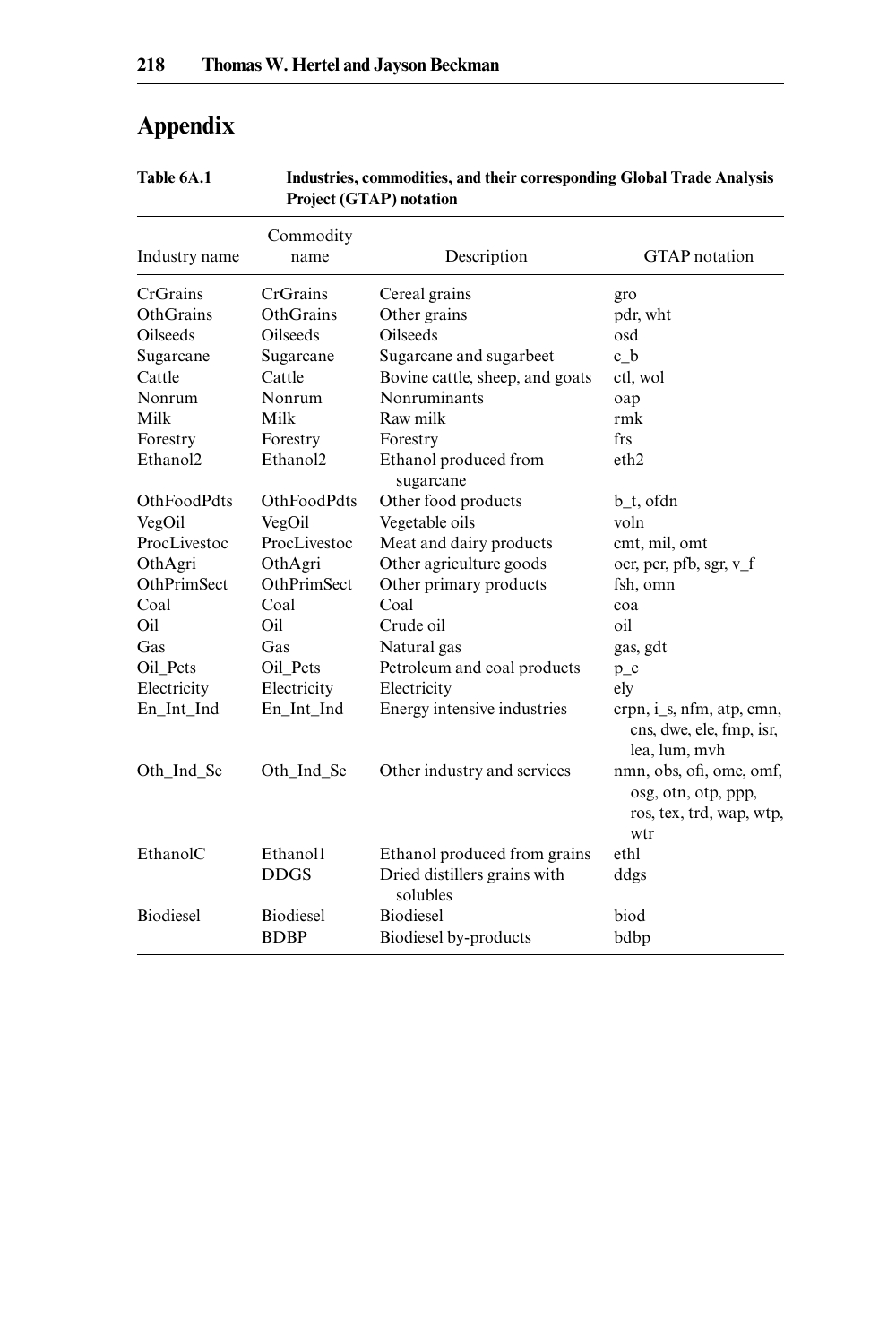| Table 6A.2       | <b>Regions and their members</b>                                                                                                                                                                                                                                              |
|------------------|-------------------------------------------------------------------------------------------------------------------------------------------------------------------------------------------------------------------------------------------------------------------------------|
| Region           | Corresponding countries in Global Trade Analysis Project                                                                                                                                                                                                                      |
| <b>USA</b>       | <b>United States</b>                                                                                                                                                                                                                                                          |
| CAN              | Canada                                                                                                                                                                                                                                                                        |
| EU27             | Austria; Belgium; Bulgaria; United Kingdom; Cyprus; Czech Republic;<br>Germany; Denmark; Spain; Estonia; Finland; France; Greece;<br>Hungary; Ireland; Italy; Lithuania; Luxembourg; Latvia; Malta; the<br>Netherlands; Poland; Portugal; Romania; Slovakia; Slovenia; Sweden |
| <b>BRAZIL</b>    | <b>Brazil</b>                                                                                                                                                                                                                                                                 |
| <b>JAPAN</b>     | Japan                                                                                                                                                                                                                                                                         |
| <b>CHIHKG</b>    | China; Hong Kong                                                                                                                                                                                                                                                              |
| <b>INDIA</b>     | India                                                                                                                                                                                                                                                                         |
| <b>LAEEX</b>     | Argentina; Colombia; Mexico; Venezuela                                                                                                                                                                                                                                        |
| RoLAC            | Chile; Peru; Uruguay; rest of Andean Pact; Central America; rest of<br>the Caribbean; rest of free trade area of the Americas; rest of North<br>America; rest of South America                                                                                                |
| <b>EEFSUEX</b>   | Russia; rest of European Free Trade Association; rest of former Soviet<br>Union                                                                                                                                                                                               |
| RoE              | Albania; Switzerland; Croatia; Turkey; rest of Europe                                                                                                                                                                                                                         |
| <b>MEASTNAEX</b> | Botswana; Tunisia; rest of Middle East; rest of North Africa                                                                                                                                                                                                                  |
| <b>SSAEX</b>     | Madagascar; Mozambique; Malawi; Tanzania; Uganda; rest of South<br>African Customs Union; rest of Southern African Development<br>Community; rest of sub-Saharan Africa; Zimbabwe                                                                                             |
| <b>RoAFR</b>     | Morocco; South Africa; Zambia                                                                                                                                                                                                                                                 |
| <b>SASIAEEX</b>  | Indonesia; Malaysia; Vietnam; rest of Southeast Asia                                                                                                                                                                                                                          |
| RoHIA            | Korea: Taiwan                                                                                                                                                                                                                                                                 |
| RoASIA           | Bangladesh; Sri Lanka; the Philippines; Singapore; Thailand; rest of<br>East Asia; rest of South Asia                                                                                                                                                                         |
| Oceania          | Australia; New Zealand; rest of Oceania                                                                                                                                                                                                                                       |

# **References**

- Arndt, C. 1996. "An Introduction to Systematic Sensitivity Analysis via Gaussian Quadrature." GTAP Technical Paper no. 2. West Lafayette, IN: Purdue University, Global Trade Analysis Project.
- Banse, M., H. van Meijl, A. Tabeau, and G. Woltjer. 2008. "Will EU Biofuel Policies Affect Global Agricultural Markets?" *European Review of Agricultural Economics*  $35(2): 117-41.$
- Beckman, J., T. Hertel, and W. Tyner. 2011. "Validating Energy- Oriented CGE Models." *Energy Economics,* forthcoming.
- Carbone, J. C., and V. K. Smith. 2008. "Evaluating Policy Interventions with General Equilibrium Externalities." Journal of Public Economics 92 (5-6): 1254-74.
- de Gorter, H., and D. R. Just. 2008. "'Water' in the U.S. Ethanol Tax Credit and Mandate: Implications for Rectangular Deadweight Costs and the Corn- Oil Price Relationship." *Review of Agricultural Economics* 30 (3): 397– 410.
- Du, X., C. Yu, and D. Hayes. 2009. "Speculation and Volatility Spillover in the Crude Oil and Agricultural Commodity Markets: A Bayesian Analysis." Paper presented at the Agricultural and Applied Economics Association, Milwaukee, Wisconsin.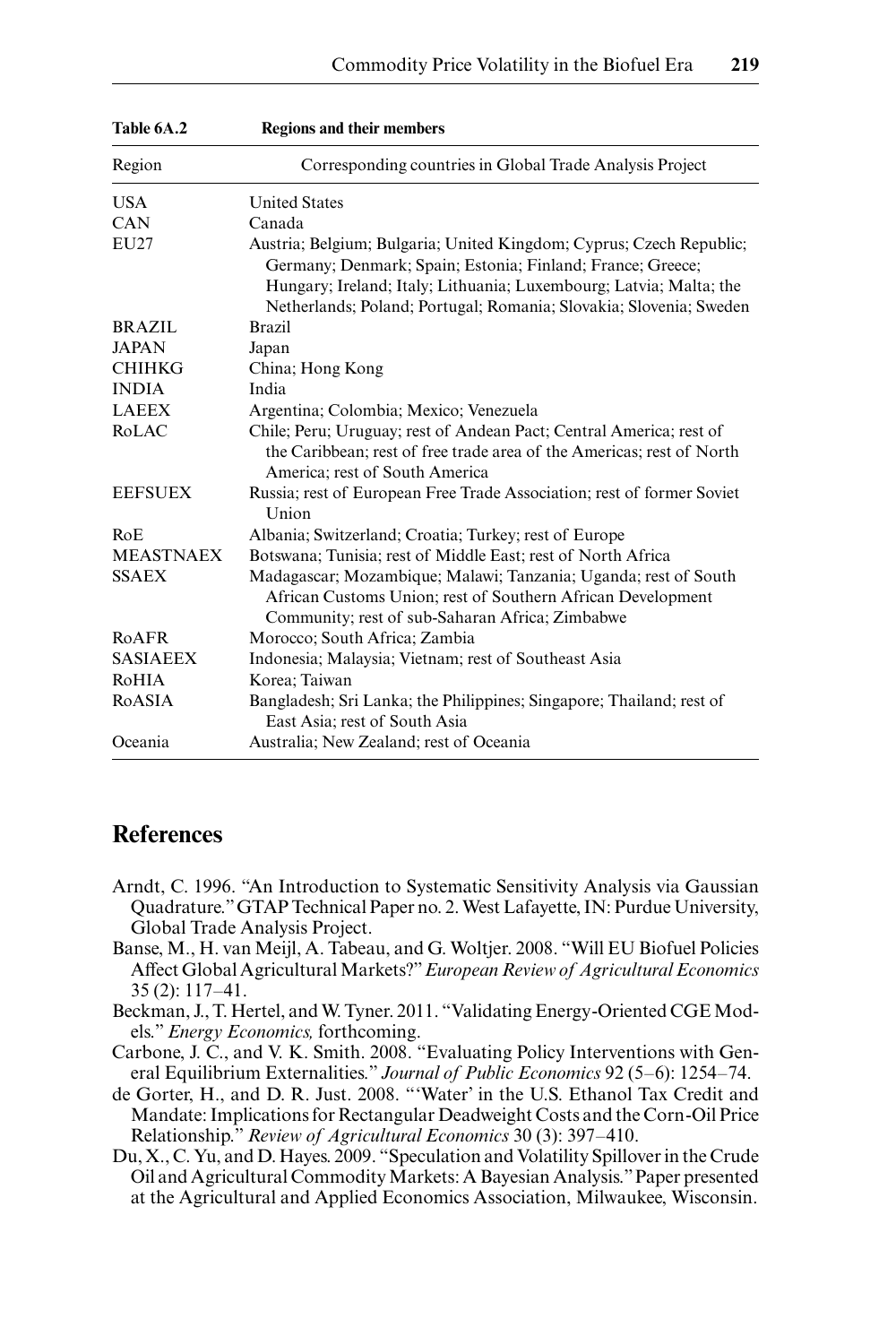- Gellings, C., and K. E. Parmenter. 2004. "Energy Efficiency in Fertilizer Production and Use." In *Efficient Use and Conservation of Energy,* edited by C. W. Gellings and K. Blok, in *Encyclopedia of Life Support Systems (EOLSS).* Oxford, UK: Eolls. http://www.eolss.net.
- Gohin, A., and F. Chantret. 2010. "The Long- Run Impact of Energy Prices on World Agricultural Markets: The Role of Macro- Economic Linkages." *Energy Policy* 38 (1): 333–39.
- Gohin, A., and D. Tréguer. 2010. "On the (De) Stabilization Effects of Biofuels: Relative Contributions of Policy Instruments and Market Forces." *Journal of Agricultural and Resource Economics* 35 (1): 72– 86.
- Grassini, M. 2004. "Rowing along the Computable General Equilibrium Modeling Mainstream." Paper presented at conference, Input- Output and General Equilibrium Data, Modeling, and Policy Analysis, Brussels, Belgium.
- Hertel, T. W. 1999. "Future Directions in Global Trade Analysis." GTAP Working Paper no. 4. West Lafayette, IN: Center for Global Trade Analysis. http://www .gtap.agecon.purdue.edu/ resources/ working\_papers.asp.
- Hertel, T. W., A. Golub, A. Jones, M. O'Hare, R. Plevin, and D. Kammen. 2010. "Global Land Use and Greenhouse Gas Emissions Impacts of U.S. Maize Ethanol: Estimating Market- Mediated Responses." *BioScience* 60 (3): 223– 31. forthcoming.
- Hertel, T. W., W. E. Tyner, and D. K. Birur. 2010. "Global Impacts of Biofuels." *Energy Journal* 31 (1): 75–100.
- Hochman, G., S. Sexton, and D. Zilberman. 2008. "The Economics of Biofuel Policy and Biotechnology." *Journal of Agricultural and Food Industrial Organization* 6 (2), doi:10.2202/ 1542- 0485.1237.
- Irwin, S., and D. Good. 2010. "Alternative 2010 Corn Production Scenarios and Policy Implications." Marketing and Outlook Brief. University of Illinois, Department of Agricultural and Consumer Economics, March 11.
- Jorgenson, D. 1984. "Econometric Methods for Applied General Equilibrium Analysis." In *Applied General Equilibrium Analysis,* edited by H. E. Scarf and J. B. Shoven, 139–203. New York: Cambridge University Press.
- Keeney, R., and T. Hertel. 2009. "The Indirect Land Use Impacts of United States Biofuel Policies: The Importance of Acreage, Yield, and Bilateral Trade Response." *American Journal of Agricultural Economics* 91 (4): 895– 909.
- Kehoe, T. 2003. "An Evaluation of the Performance of Applied General Equilibrium Models of the Impact of NAFTA." Federal Reserve Bank of Minneapolis, Research Department Staff Report no. 320.
- McPhail, L., and B. Babcock. 2008. "Ethanol, Mandates, and Drought: Insights from a Stochastic Equilibrium Model of the U.S. Corn Market." Working Paper no. 08- WP 464. Iowa State University, Center for Agricultural and Rural Development.
- Meyer, S., and W. Thompson. 2010. "Demand Behavior and Commodity Price Volatility under Evolving Biofuel Markets and Policies." In *Handbook of Bioenergy Economics and Policy,* edited by M. Khanna, J. Scheffran, and D. Zilberman, 133–50. New York: Springer Science Verlag.
- Pearson K., and C. Arndt. 2000. "Implementing Systematic Sensitivity Analysis Using GEMPACK." GTAP Technical Paper no. 3. West Lafayette, IN: Purdue University, Global Trade Analysis Project.
- Searchinger, T., R. Heimlich, R. A. Houghton, F. Dong, A. Elobeid, J. Fabiosa, S. Tokgoz, D. Hayes, and T.-H. Yu. 2008. "Use of U.S. Croplands for Biofuels Increases Greenhouse Gases through Emissions from Land Use Change." *Science* 319:1238– 40.